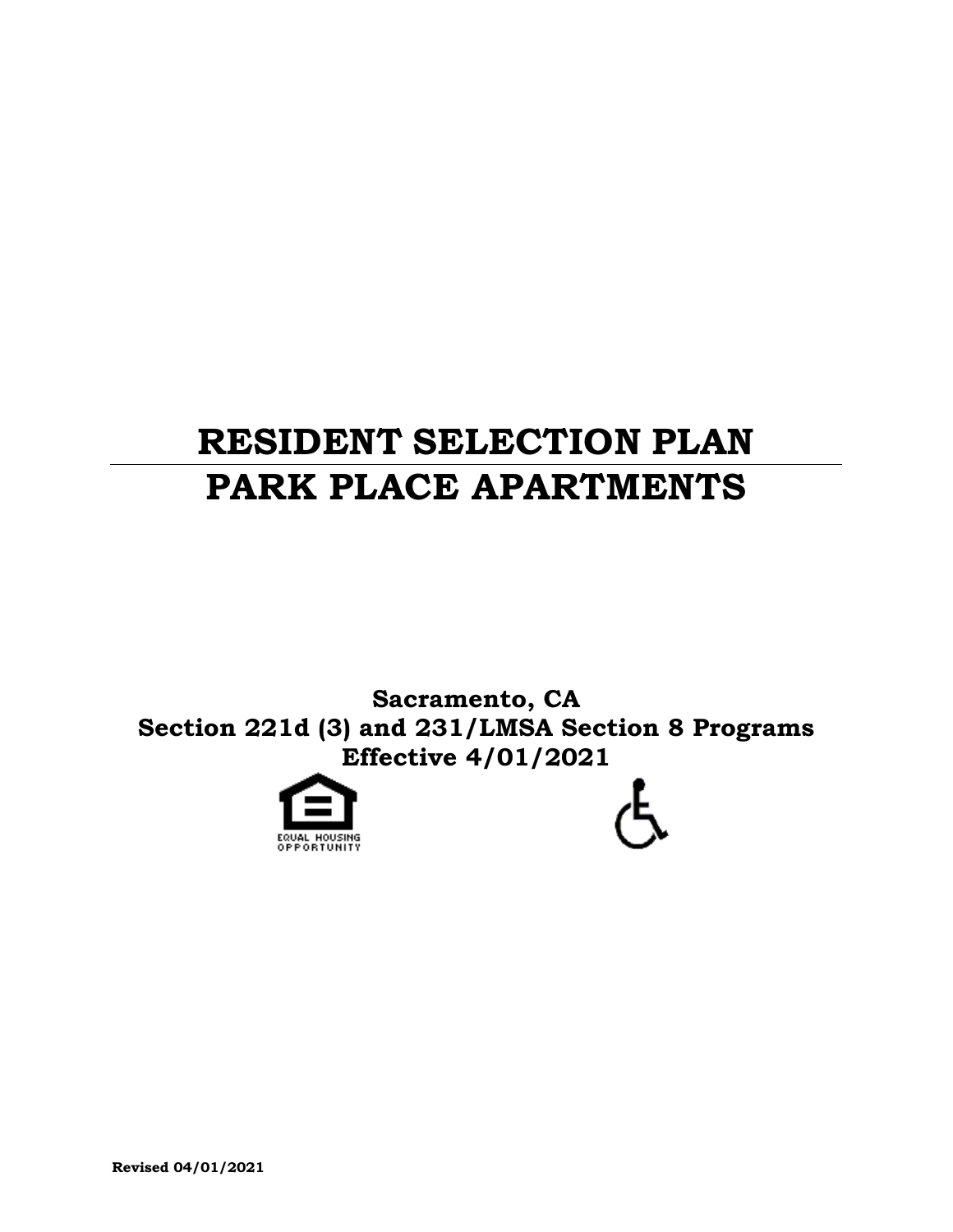# **RESIDENT SELECTION CRITERIA**

**Please read the Resident Selection Criteria carefully. These are the standards by which your application for housing will be reviewed. Management will consider the following screening criteria when determining an applicant's eligibility for residency at Park Place Apartments.**

# **A. PROJECT ELIGIBILITY SPECIFIC REQUIREMENTS**

**The El Mirador LTD is a California based limited partnership which owns and operates Park Place Apartments (a.k.a. El Mirador), an apartment housing facility consisting of 151 apartments in Sacramento, CA.** 

**Ray Stone Inc. acts as the managing agent for this property.** 

**The purpose of this equal opportunity housing facility is to provide affordable housing for low, very low, and extremely low-income disabled and elderly individuals and households through the Department of Housing and Urban Development's Sections 231 and 221d3 program and Loan Management Set-Aside Section 8 program.** 

**Park Place Apartments (a.k.a. El Mirador), has 151 apartments as follows:**

- **135 Project Based Section 8 Studios without kitchenettes**
- **8 Project Based Section 8 Studios with kitchenettes** 4
- **8 Non -Section 8 (Market) Studios w/kitchenettes**

**143 apartments are designated as Project Based Section 8 apartments governed by the Department of Housing and Urban Development. The remaining 8 apartments are marketrate.**

Residents moving into Park Place Apartments must meet age and income qualifications in order to be approved for occupancy.

The United States Department of Housing and Urban Development (HUD) requires that resident be recertified annually. HUD also requires interim certification if the family income cumulatively increases by \$200.00 or more per month or there is a change in household composition.

# **B. APPLICATION ACCEPTANCE**

Applications will be accepted from disabled persons who are aged 50 years and older or adults 62 years of age and older.

Applications will be screened. When it is determined that the applicant meets the project Eligibility and Basic Program Eligibility Requirements listed in this document, the applicant will be invited to attend a personal interview.

In addition to providing income and asset documents, each household/applicant will be required to provide authorization for a credit report(s) and criminal background check(s) for all household members who are 18 years or older.

#### **C. GENERAL INFORMATION**

Residency is open to:

- All qualified eligible persons in accordance with **The Fair Housing Act Amendments of 1988** which prohibits discrimination in housing and housing related transactions based on race, color, religion, sex, national origin, disability and familial status.
- In accordance with **Title VI of the Civil Rights Act of 1964** which prohibits discrimination on the basis of race, color, or national origin in any program or activity receiving federal financial assistance from HUD.
- All qualified eligible persons in accordance with any State recognized protected classes.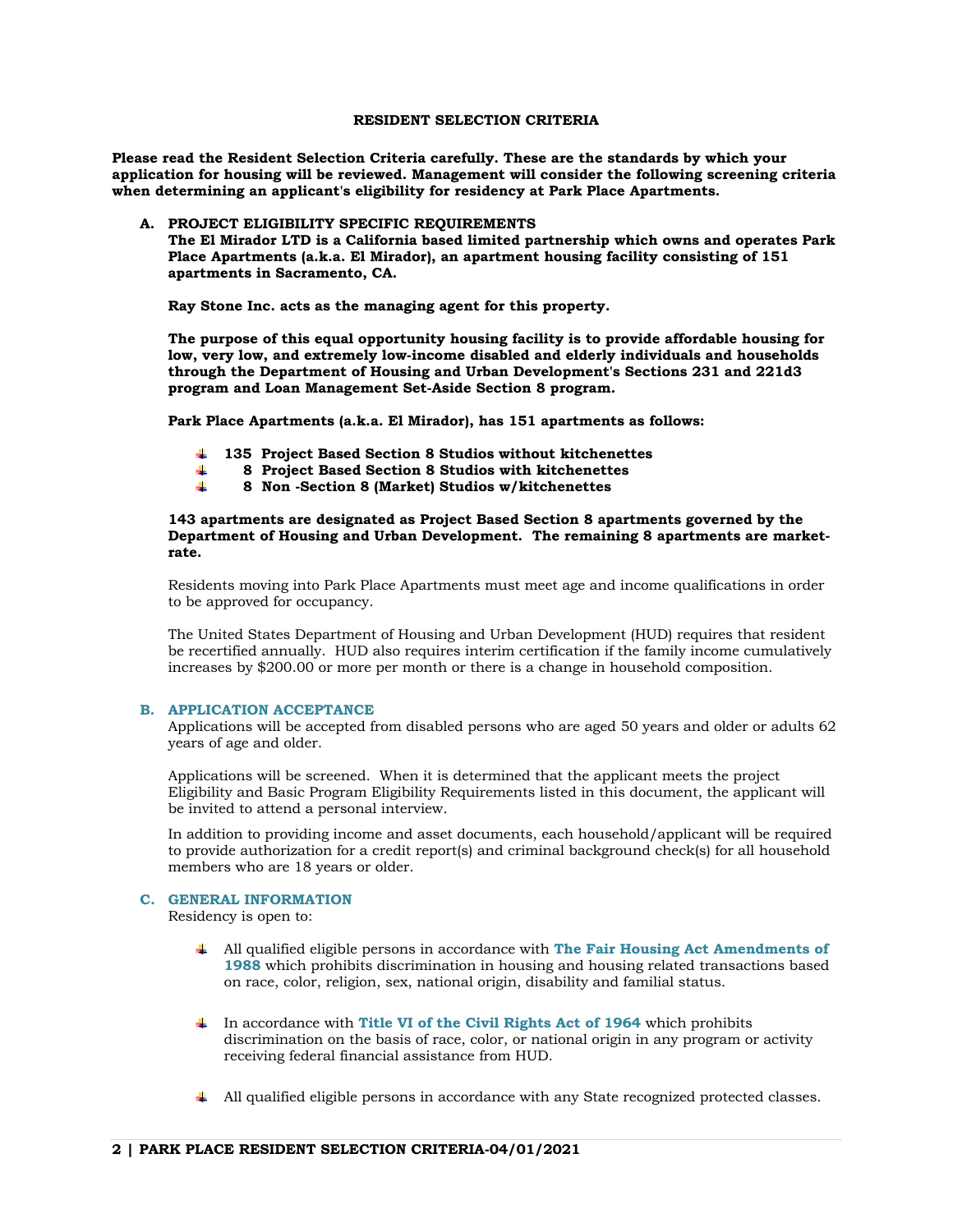**Section 504 of the Rehabilitation Act of 1973** prohibits discrimination based on disability in any program or activity receiving federal financial assistance from **HUD**.

**Park Place** does not discriminate based upon age for any reason, excluding **HUD** program/project requirements. All interested persons, applicants, residents and the public will be given information on LEP (Limited English Proficiency) and asked if they need any assistance in applying or completing any essential documents. See LAP (Language Assistance Plan) for details.

**Park Place** will make "reasonable accommodations" to individuals whose disabilities in accordance with the Park Place Reasonable Accommodation Policies and Procedures, fair housing guidelines as dictated by DFHEO and **HUD** regulations. This includes the application process and residency period. For more information and the designated 504 Coordinator for the site, please refer to management's **Section 504 Policy**.

A person, in order to be a resident at **Park Place**, must be capable of fulfilling the lease requirements. This means that the applicant must be able to meet all of his/her personal needs and be able to fulfill the lease obligations with or without assistance.

**Park Place** does not provide, nor has the authority to provide, any care or supervision services, does not accept or retain residents who demonstrate any level of need for care and supervision services that cannot be provided by the resident or aides supervised by the resident, and does not promise or make available in the future any assistance with personal activities of daily living.

All potentially eligible, qualified applicants will be considered in accordance with the marketing procedures of **HUD and Park Place Apartments**. All applicants must comply with any applicable admissions requirements in the **HUD 4350.3 Handbook**.

Park Place reserves the right to alter their Resident Selection Plan at any time. In such an event, management will provide applicants and residents with 30 days notice.

#### **D. AGE REQUIREMENTS**

**Applicants must be an elderly family as defined below in order to be eligible for occupancy at Park Place Apartments:**

**Elderly Family.** Elderly family means a family whose head or spouse or sole member is a person who is at least 62 years of age. It may include two or more persons who are at least 62 years of age living together, or one or more persons who are at least 62 years of age living with one or more live-in aides.

# **OR**

# **Age 50 and disabled as defined below:**

- **(i) Has a disability, as defined in 42 U.S.C. 423;**
	- (A) Inability to engage in any substantial gainful activity by reason of any medically determinable physical or mental impairment which can be expected to result in death or which has lasted or can be expected to last for a continuous period of not less than 12 months; or
	- (B) In the case of an individual who has attained the age of 55 and is blind, inability by reason of such blindness to engage in substantial gainful activity requiring skills or abilities comparable to those of any gainful activity in which he/she has previously engaged with some regularity and over a substantial period of time. For the purposes of this definition, the term blindness, as defined in section  $416(i)$  (1) of this title, means central vision acuity of 20/200 or less in the better eye with use of a correcting lens. An eye which is accompanied by a limitation in the fields of vision such that the widest diameter of the visual field subtends an angle no greater than 20 degrees shall be considered for the purposes of this paragraph as having a central visual acuity of 20/200 or less.

**(ii) Is determined, pursuant to HUD regulations, to have a physical, mental, or emotional**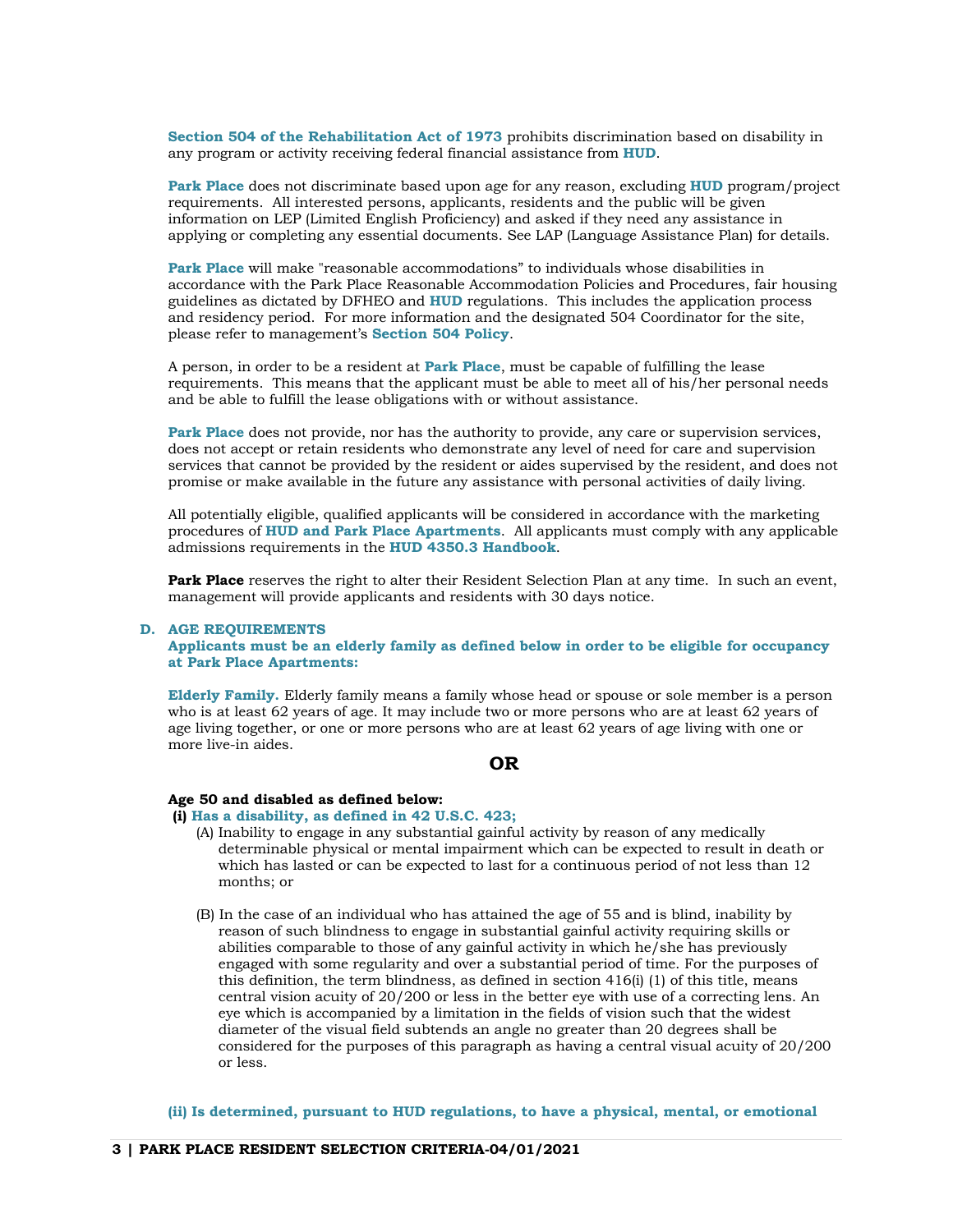#### **impairment that:**

- (A) Is expected to be of long-continued and indefinite duration,
- (B) Substantially impedes his or her ability to live independently, and
- (C) Is of such a nature that the ability to live independently could be improved by more suitable housing conditions; or

#### **(iii) Has a developmental disability, as defined in Section 102(7) of the Developmental Disabilities Assistance and Bill of Rights Act (42 U.S.C. 6001(8)), i.e., a person with a severe chronic disability that:**

- (A) Is attributable to a mental or physical impairment or combination of mental and physical impairments;
- (B) Is manifested before the person attains age 22;
- (C) Is likely to continue indefinitely;
- (D) Results in substantial functional limitation in three or more of the following areas of major life activity:
	- a. Self-care,
	- b. Receptive and expressive language,
	- c. Learning,
	- d. Mobility,
	- e. Self-direction,
	- f. Capacity for independent living, and
	- g. Economic self-sufficiency; and
- (E) Reflects the person's need for a combination and sequence of special, interdisciplinary, or generic care, treatment, or other services that are of lifelong or extended duration and are individually planned and coordinated.

#### **E. CITIZENSHIP REQUIREMENTS**

By law, only U.S. citizens and eligible non-citizens may benefit from federal rental assistance. Compliance with these rules ensures that only eligible families receive subsidy. These requirements apply to families making application to the property, families on the waiting list and residents. Assistance in Park Place Apartments is restricted to the following:

- U.S. Citizens or nationals; and
- Non-citizens who have eligible immigration status as determined by HUD.

All applicants who wish to be considered for the Section 8 units must submit evidence of citizenship or eligible immigration status at the time of application. All families, regardless of age must declare their citizenship or immigration status. Non-citizens (except those age 62 and older) must sign a Verification Consent Form and submit documentation of their status or sign a declaration that they do not claim to have eligible status. Non-citizens age 62 and older must sign a declaration of eligible immigration status and provide a proof of age document. Management will verify eligible immigration status though the Department of Home Land Security web site. U.S. citizens must sign a declaration of citizenship.

Mixed families, a family with one or more ineligible family member and one or more eligible family members may receive prorated assistance.

# **F. INCOME REQUIREMENTS**

The local **"Section 8" Income Limits** apply to this property and applicants must meet specific income restrictions to be eligible for housing. This facility will house extremely low, very low, and low-income elderly individuals and families, per program requirements. You may request a copy of the current income limits from the Park Place Management Office. A copy of the current income limits is referenced below.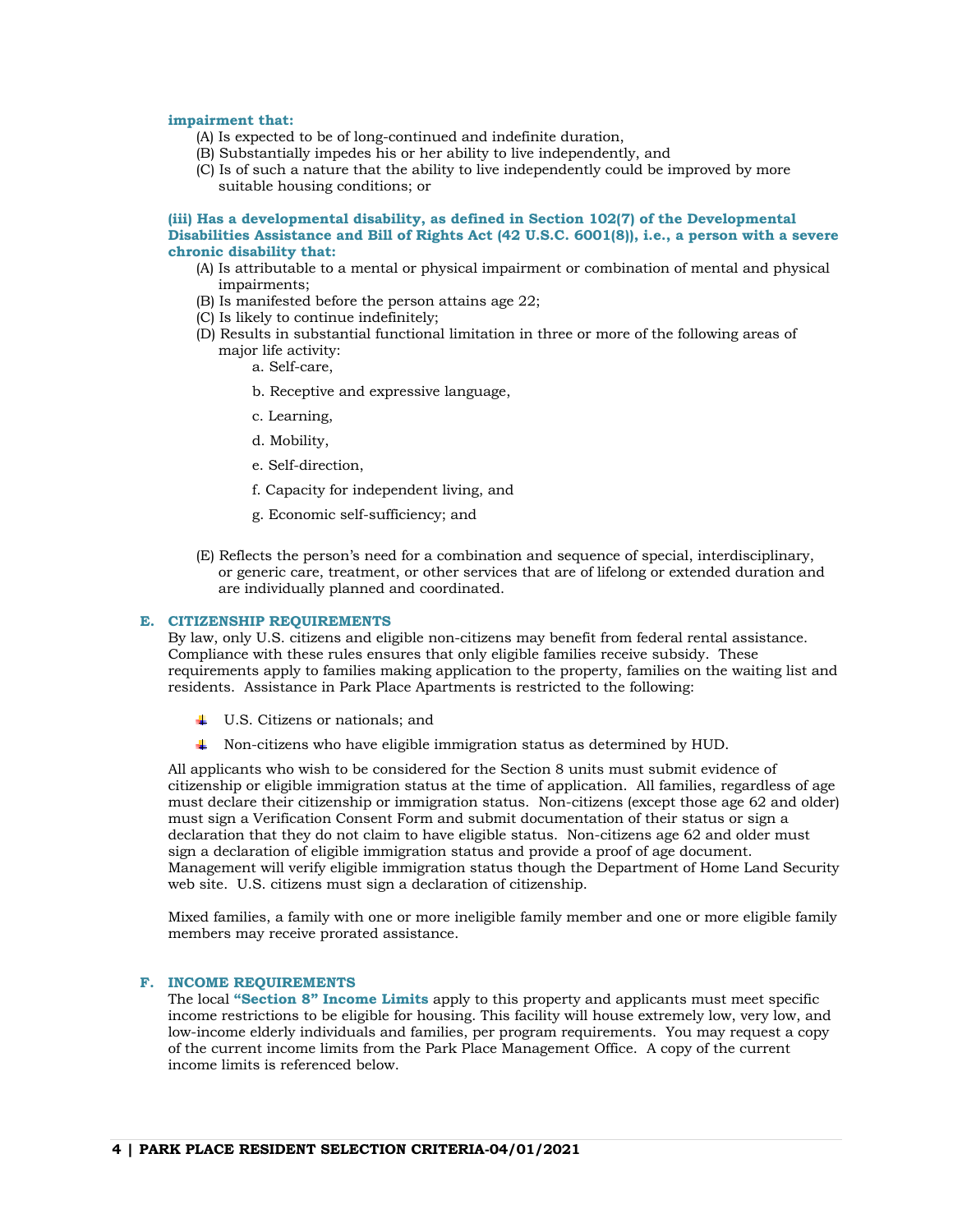**Zero Income**-An applicant or resident who claims zero income will be required to complete and sign a Certification of Zero Income on a monthly basis by the sixth  $(6<sup>th</sup>)$  of each month. If an applicant/resident does not apply for benefits for which they may be qualified (e.g., AFDC, unemployment, child support, etc.), verification by the Management Representative of not receiving benefits is not required. However, there must be a signed statement from the applicant/resident verifying that they have chosen not to participate in the benefit program for which they may be eligible in the applicant file.

**Maximum Income**-Applicant's household income limit cannot exceed the Maximum Income Limits for the household size as set forth by the **Department of Housing and Urban Development (HUD) (See below)***:*

#### **Effective April 01, 2021**

# **HUD Published Income Limits for 2020 (with no adjustments)**

| <b>Charts</b> | <b>MTSP</b><br>50% | 30% Very Low Low                    |  |
|---------------|--------------------|-------------------------------------|--|
| 1 Person      |                    | \$31,750 \$19,050 \$31,750 \$50,750 |  |
| 2 Person      |                    | \$36,250 \$21,800 \$36,250 \$58,000 |  |

**Section 8** 

# **G. SOCIAL SECURITY REQUIREMENT**

Regulations require that assistance applicants and residents, excluding residents age 62 and older as of January 31, 2010, whose initial determination of eligibility was begun prior to January 31, 2010, and those individuals who do not contend eligible immigration status, to disclose and provide verification of the complete and accurate SSN assigned to them. The requirement to disclose and provide verification of a SSN is no longer limited to those assistance applicants and residents six years of age and older.

The SSN, along with the name and date of birth of an individual, is used by HUD to verify the individual's identity, obtain employment and income information about the individual through computer matching programs for verification purposes at recertification and to ensure that the Department is not paying duplicate rental assistance on behalf of that individual.

**Exceptions to disclosure of Social Security Number:**

Individuals who do not contend eligible immigration status

**Mixed Families**: For projects where the restriction on assistance to noncitizens applies and where individuals are required to declare their citizenship status, the existing regulations pertaining to proration of assistance or screening for mixed families must continue to be followed. In these instances, we will have the Tenant's Citizenship Declaration on file whereby the individual did not contend eligible immigration status to support the individual not being subject to the requirements to disclose and provide verification of a SSN.

### **NOTE: We will not deny assistance to mixed families due to nondisclosure of a SSN by an individual who does not contend eligible immigration status.**

**For Section 221(d) (3)** properties such as Park Place, the restriction of assistance to noncitizens does not apply. Individuals living at Park Place who do not contend eligible immigration status must sign a certification, containing the penalty of perjury clause, certifying to that effect. The certification will support the individual not being subject to the requirements to disclose or provide verification of a SSN. The certification must be retained in the tenant file.

**NOTE: HUD regulations do not prohibit an individual (head of household with other**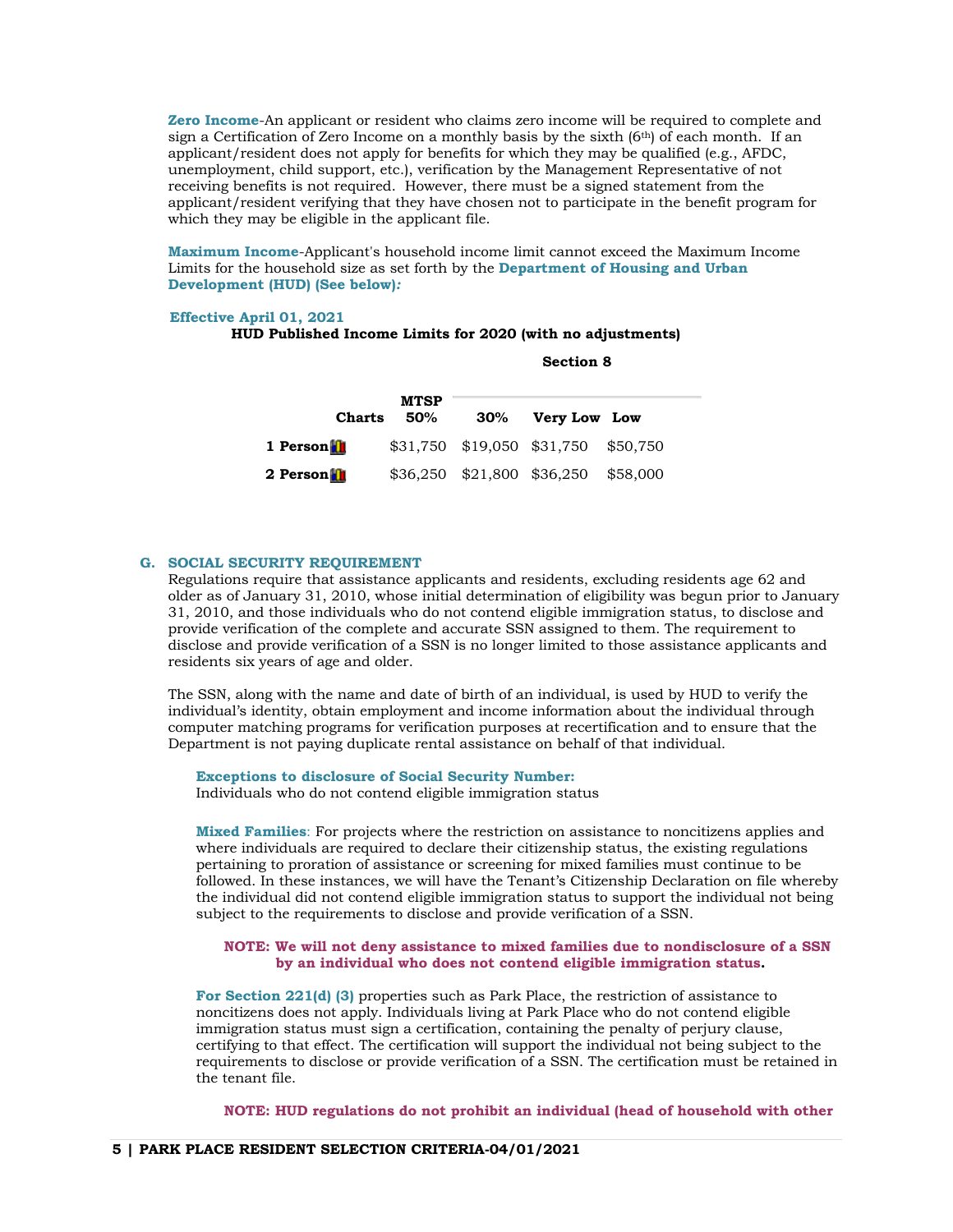**eligible household members) with ineligible immigration status from executing a lease or other legally binding contract.**

**Individuals age 62 or older as of January 31, 2010, whose initial determination of eligibility was begun before January 31, 2010. Please note that only the Head of Household must be age 62 or older in order for household to be considered eligible.**

- The eligibility determination is based on participation in either a Public and Indian Housing or Multifamily HUD assisted program. The eligibility date is based on the initial effective date of the form **HUD-50059 or form HUD-50058**, whichever is applicable.
- ┹ The exception status for these individuals is retained if the individual moves to a new assisted unit under any HUD assisted program or if there is a break in his or her participation in a HUD assisted program.
- $\ddot{\phantom{a}}$  When determining the eligibility of an individual who meets the exception requirements for SSN disclosure and verification, documentation must be obtained from the owner of the property where the initial determination of eligibility was determined prior to January 31, 2010, that verifies the applicant's exemption status. This documentation must be retained in the tenant file. **Park Place will not accept a certification from the applicant stating they qualify for the exemption.**
- Existing residents as of January 31, 2010, who have previously disclosed their SSN and HUD has determined their SSN to be valid.

# **H. VALIDATION OF SOCIAL SECURITY NUMBER**

Park Place Apartments will confirm HUD's validation of the tenant's SSN by viewing the Household's Summary Report and the Identity Verification Report in the EIV system.

# **I. TIMEFRAME FOR PROVIDING SOCIAL SECURITY NUMBERS**

# **APPLICANTS CURRENTLY ON OR APPLYING TO WAITING LIST**

Applicants do not need to disclose or provide verification of a SSN for all non-exempt household members at the time of application and for placement on the waiting list. However, applicants must disclose and provide verification of a SSN for all non-exempt household members before they can be housed.

#### **HOUSING APPLICANTS FROM THE WAITING LIST**  all in

If all non-exempt household members have not disclosed and/or provided verification of their SSNs at the time a unit becomes available, the next eligible applicant will be offered the available unit. The applicant who has not disclosed and/or provided verification of SSNs for all non-exempt household members has 90 days from the date they are first offered an available unit to disclose and/or verify the SSNs. During this 90-day period, the applicant may, at its discretion, retain its place on the waiting list. After 90 days, if the applicant is unable to disclose and/or verify the SSNs of all non-exempt household members, the applicant should be determined ineligible and removed from the waiting list.

# **J. VERIFICATION OF SOCIAL SECURITY NUMBER**

Park Place will verify and document each disclosed SSN by:

Obtaining the documentation listed below from each member of the applicant's or tenant's household:

**Acceptable Verification Documents** Social Security Card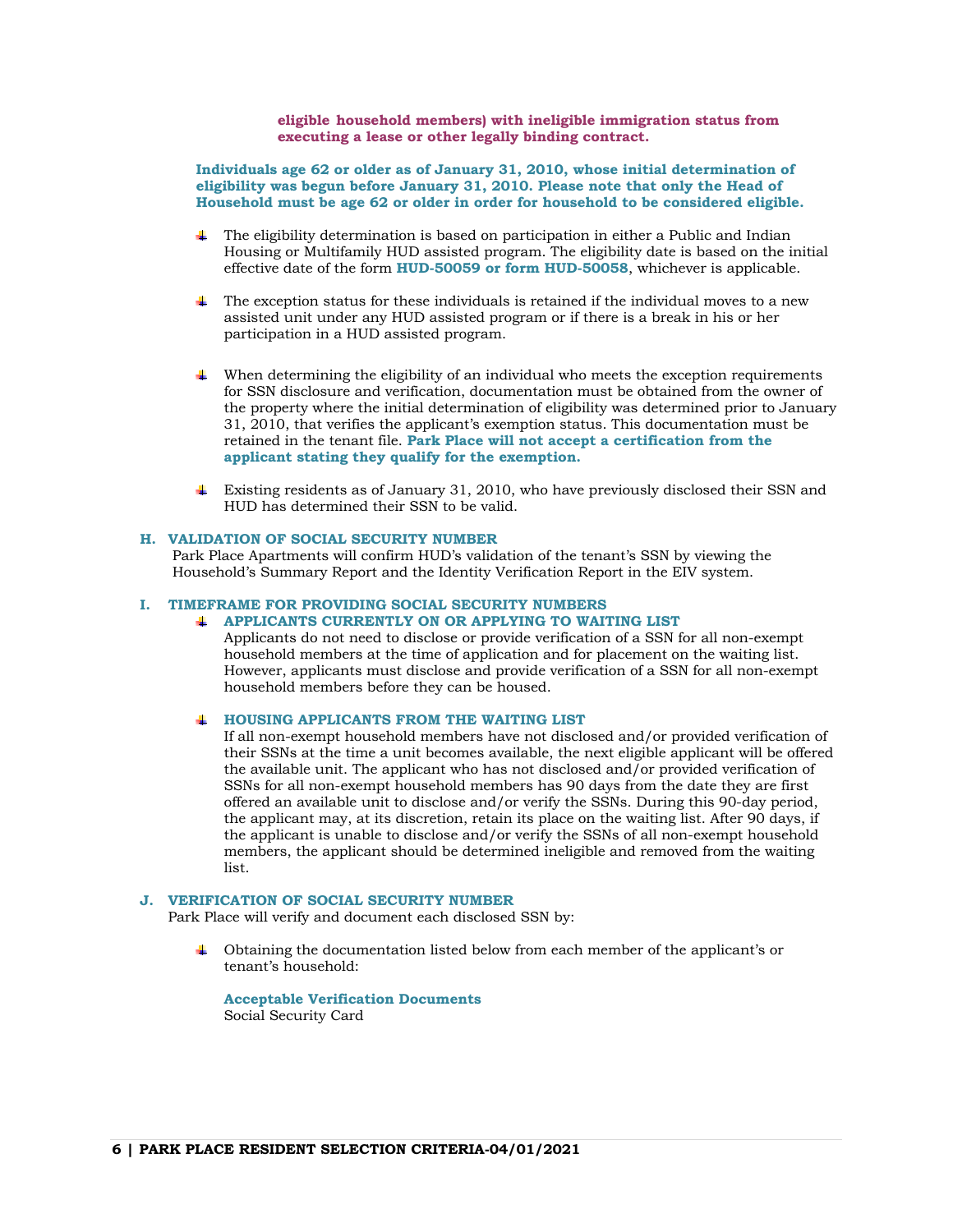# *If you do not have a Social Security Card, Park Place may ask you to provide one or more of the following documents:*

- 1. Bank Statement
- 2. Court Records
- 3. Driver's License with Social Security Number
- 4. Earnings Statements on payroll stubs
- 5. Form 1099
- 6. Life insurance policy
- 7. Original document issued by a federal or state government agency which contains the name, SSN, and other identifying information of the individual
- 8. Retirement benefit letter
- 9. SSA Benefit Award Letter
- Making a copy of the original documentation submitted, returning the original to the individual and retaining the copy in the file folder;
- Recording the SSN on line 45 of the form HUD-50059 and transmitting the data to TRACS in a timely manner.
- To ensure that the SSN transmitted to TRACS is valid, Park Place will use the Failed EIV Pre-Screening Report and the Failed Verification Report in EIV in accordance with the instructions in the current HUD Housing Notice, *Enterprise Income Verification System***.**

The Failed EIV Pre-Screening Report identifies residents who failed the EIV pre-screening test due to invalid or missing personal identifiers.

The Failed Verification Report identifies residents that have had their personal identifiers sent to SSA, via HUD's computer matching program with the SSA, but the data could not be verified by SSA due to missing or invalid information or other SSA issues.

# **SOCIAL SECURITY NUMBER DOCUMENT REJECTION**

We will reject a document that:

- $\downarrow$  Is not an original document; or
- Is the original document but it has been altered, mutilated, or is not legible; or
- $\overline{\mathbf{A}}$  Appears to be a forged document (e.g., does not appear to be authentic).

Applicant or tenant will be notified in writing regarding the reason(s) why the document(s) is not acceptable and request the individual obtain acceptable documentation.

# **ONCE SOCIAL SECURITY NUMBER VERIFIED**

- Once the individual's SSN has been verified, Park Place will remove and destroy the copy of the documentation referenced above by no later than the next recertification of family income or composition.
- Paper documentation will be destroyed by shredding, pulverizing or burning.
- Electronic documentation will be destroyed by erasing or permanently deleting the file.
- $\ddot{\phantom{1}}$  The retention in the tenant file of the Household Summary Report from the EIV system which will report the status of the identity verification process provides verification of the SSN. Retaining this report in the tenant file and destroying the copy of the SSN documentation will minimize the risk of exposing the individual's SSN.

# **K. ELIGIBILITY REQUIREMENT FOR STUDENTS WHO ARE HEAD OR CO-HEAD OF A HOUSEHOLD**

#### **7 | PARK PLACE RESIDENT SELECTION CRITERIA-04/01/2021**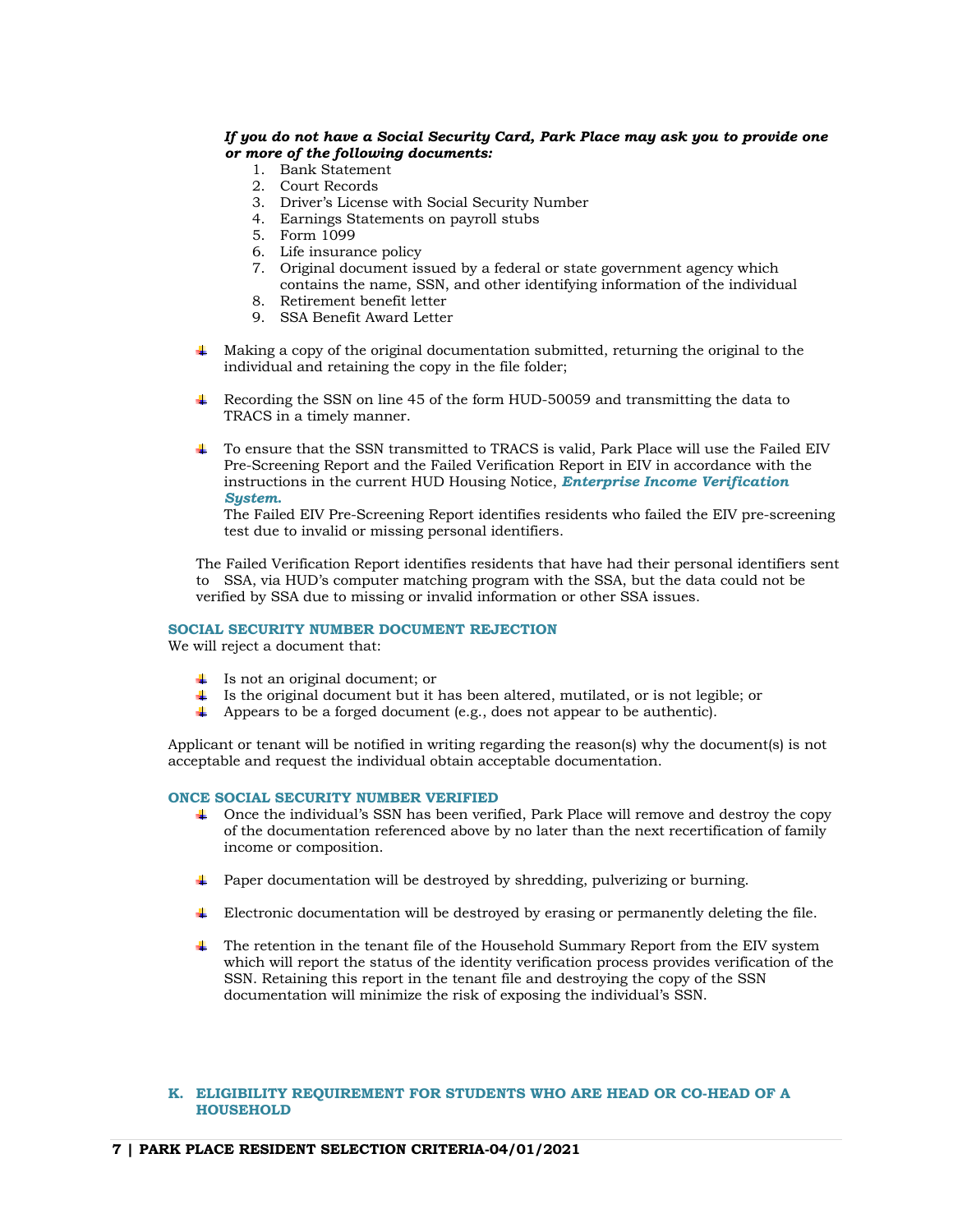The applicant who is the head and/or co-head in the household must be of legal contract age under state law. The individual must have established a household separate from parents or legal guardians for at least one year prior to application for occupancy or he/she meets the U. S. Department of Education's definition of an independent student. The individual must not be claimed as a dependent by parents or legal guardians pursuant to IRS regulations. The individual must obtain a certification of the amount of financial assistance that will be provided by parents, guardians or others signed by the individual providing the support. This certification is required even if no assistance will be provided. The financial assistance provided by persons not living in the unit is part of annual income that must be verified to determine eligibility and at annual recertification to determine rent.

### **L. POLICY FOR ELIGIBILITY OF STUDENTS TO RECEIVE SECTION 8 ASSISTANCE Restrictions on Eligibility of Students for Section 8 Assistance**

Park Place Apartments is required to determine whether applicants are eligible to occupy the subsidized property and receive housing assistance. Eligibility is determined by federal statute and HUD regulation. For HUD programs, eligibility is only determined at move-in or at initial certification except as discussed in paragraphs \*\*3-13, Determining Eligibility of College Students for Assistance\*\* and paragraphs \*\*3-16 of the HUD 4350.3 Handbook, Determining the Eligibility of a Remaining Member of a Resident Family. \*\*HUD's general eligibility requirements are found in HUD's regulations at 24 CFR, part 5.

No assistance shall be provided under Section 8 of the 1937 Act to any individual whom:

- a) Is enrolled as either a part-time or full-time student at an institution of higher education for the purpose of obtaining a degree, certificate, or other program leading to a recognized educational credential;
- b) Is under the age of 24;
- c) Is not married;
- d) Is not a veteran of the United States Military;
- e) Does not have a dependent child;
- f) Is not a person with disabilities, as such term is defined in (b)  $(3)$  (E)) and was not receiving section 8 assistance as of November 30, 2005
- g) Is not living with his or her parents who are receiving Section 8 assistance; and
- h) Is not individually eligible to receive Section 8 assistance and has parents (the parents individually or jointly) who are not income eligible to receive Section 8 assistance

For a student to be eligible independent of his or her parents (where the income of the parents is not relevant), the student must demonstrate the absence of, or his or her independence from, parents. Park Place Apartments may use additional criteria for determining the student's independence from parents and the student must meet, at a minimum **all** of the following criteria to be eligible for Section 8 assistance. The student must:

- a) Be of legal contract age under state law;
- b) Have established a household separate from parents or legal guardians for at least one year prior to application for occupancy, or Meet the U.S. Department of Education's definition of an independent student.
- c) Not be claimed as a dependent by parents or legal guardians pursuant to IRS regulations; and d) Obtain a certification of the amount of financial assistance that will be provided by parents, signed by the individual providing the support. This certification is required even if no assistance will be provided.

Any financial assistance a student receives (1) under the Higher Education Act of 1965, (2) from private sources, or (3) from an institution of higher education that is in excess of amounts received for tuition is included in annual income, except if the student is over the age of 23 with dependent children or if the student is living with his or her parents who are receiving Section 8 assistance.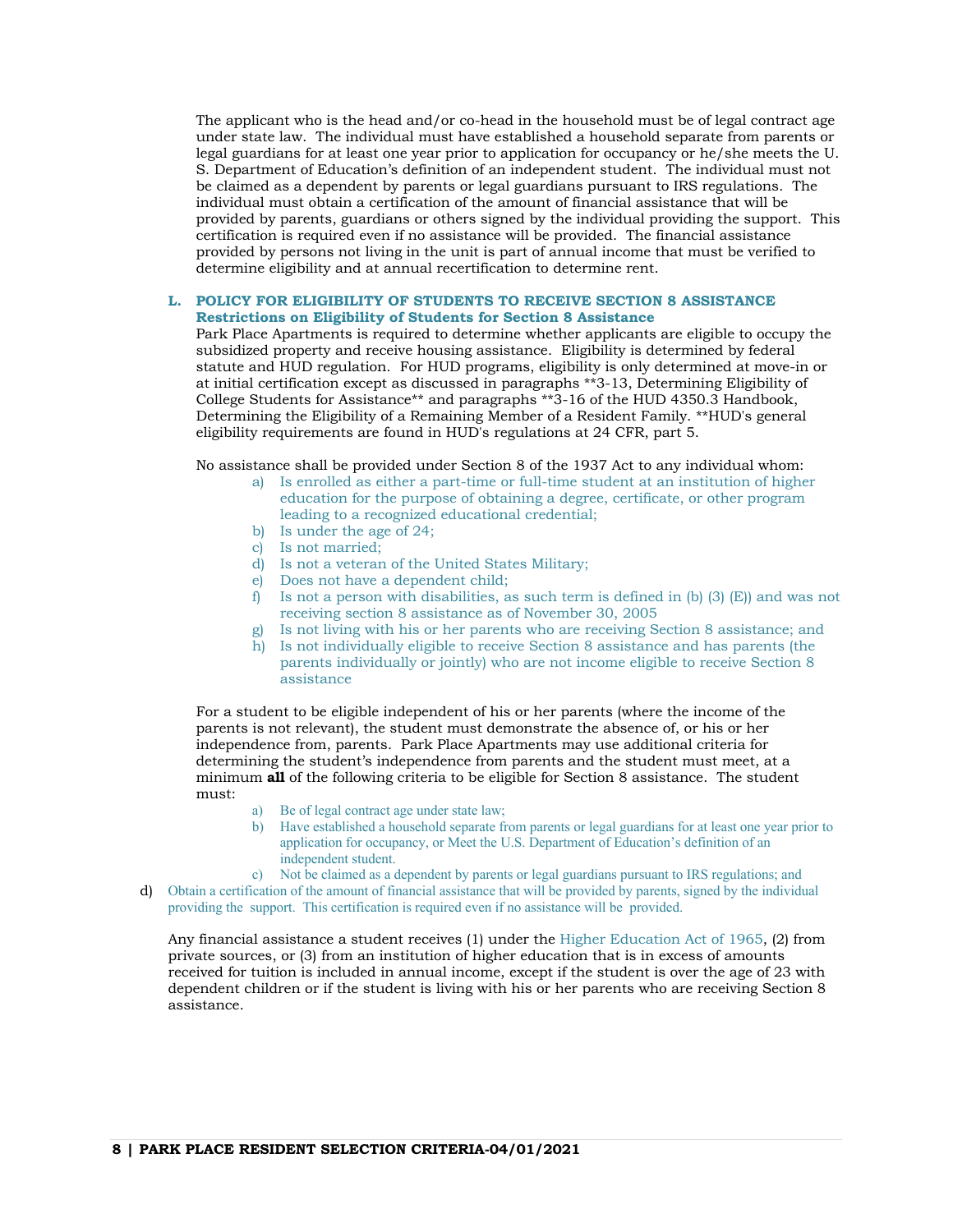If an ineligible student is a member of an applicant household or an existing household receiving Section 8 assistance, the assistance for the household will not be prorated but will be terminated in accordance with the HUD guidance

During the application process, management will appropriately screen applicants and households for eligibility under this final rule. An applicant who is a student and who does not meet the income eligibility requirements or jointly, do not meet the income eligibility requirements for **Section 8** assistance are not eligible for **Section 8** assistance and will be prohibited from participating in the program. A student under the age of 24 who is not a veteran, unmarried, does not have a dependent child and who is currently receiving **Section 8** assistance, if at recertification is determined to be ineligible, will have his/her assistance terminated.

Park Place Apartments will determine a student's eligibility for Section 8 assistance at move-in, annual recertification, initial certification (when an in-place resident begins receiving Section 8), and at the time of an interim recertification if one of the family composition changes reported is that a household member is enrolled as a student

**\*\*Students with disabilities receiving Section 8 as of November 30, 2005 are exempt from the Independent Student restrictions on receiving Section 8 Rental Assistance.** 

#### **NOTE: Park Place Apartments cannot evict or require an ineligible student to move from a unit as long as the student is in compliance with the terms of the lease.**

**M. PROCEDURES FOR ACCEPTING APPLICATIONS AND SELECTING FROM THE WAITING LIST**  All persons/families interested in applying for housing at **Park Place** must comply with the following requirements to be "considered for housing":

**Applications may be picked up at the Management Office located at 1230 N Street, Sacramento, California, 95814 between the hours of 10:00 a.m. - 4:00 p.m., Monday through Friday.** 

Requests for applications to be sent through the mail may be made by writing to the above address or by telephoning **(916) 444-8400** during the above business hours. Applications should be returned during business hours in person or via first class mail. Allowances will be made for persons with mobility impairments, who request a reasonable accommodation or who live out-of-state. Applications will be date and time stamped and applications will enter the Waiting List in the chronological order of receipt.

- $\ddot{\bullet}$  Application must list all family members who will reside in the unit.
- $\Box$  Applicant must present an acceptable credit/criminal history per credit and criminal screening criteria established by management, as reported by a credit bureau and/or by any credit references listed on the application. A credit/criminal report will be run on the applicant(s) by the Park Place in accordance with HUD Notice H2012-11, all applicants age 18 or older will be subject to a criminal background check. Applicant must not have an eviction for drug related criminal activity or display a pattern of abuse of alcohol that would interfere with the health, safety or right to a peaceful enjoyment of the premises by other residents. No family member can have a conviction other than acquittal for any sexual offense.
- Provide good/acceptable references from all landlords, both current and previous, listed on the application and in credit bureau files.
- Provide proof of citizenship for household members as well as social security numbers for members of the family in accordance with Sections E, F, G and H of this document.
- Show that the applicant has the ability to fulfill all the lease requirements (with or ₩. without care assistance) where applicable.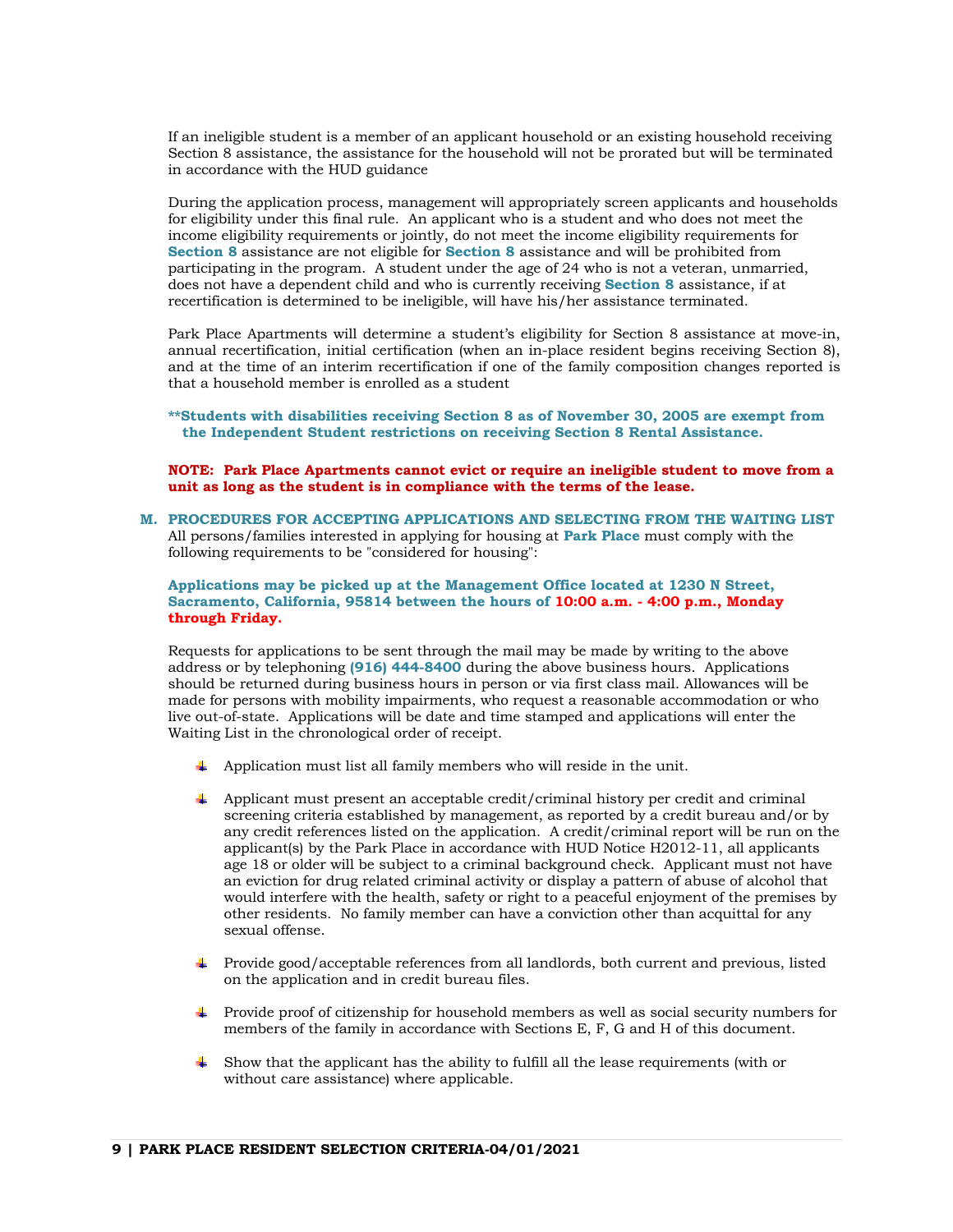**Demonstrate satisfactory houseleeping habits that will not jeopardize the health,** security or welfare of other residents.

All of this information will be verified in accordance with **HUD Regulations and Requirements**, as stated in **HUD Handbook 4350.3** and all revisions. Applicants will be required to sign appropriate forms authorizing management to verify any and all factors that affect the applicant's eligibility or the rent that the applicant will pay. All of this information may be released by **HUD** to other Federal, State and Local Agencies.

In the event the applicant is personally unable to complete the form, the applicant must provide the information to someone assisting in completing the form. The person assisting the applicant must sign and date the application, indicating that it was completed at the direction of the named applicant.

If an applicant fails to supply all necessary verification forms, information, or meet the requests of the application process, or **Park Place** cannot obtain verification of specific required information due to illegible forms/application, the applicant will be rejected (please refer to **Rejection Procedures** for further information).

**\*\*If the applicant is a person with disabilities, Management must consider extenuating circumstances where this would be required as a matter of reasonable accommodation.** 

# **N. PROCEDURE FOR ACCEPTING APPLICATIONS AND PRE APPLICATIONS**

1) **Initial Application. Applications are taken only when the Wait List is open for unit type being requested. This property does not use pre applications. All Prospective residents 18 years and over must fill out the application in full. The form is reviewed with the applicant(s) if application is returned in person to make sure that answers are clear and that all information is given**. All persons intended to reside in the apartment must be named, and no one not listed may live in the unit. If an appropriate unit is available now or in the near future, and no eligible waiting list applicant has priority, the application is processed immediately for approval or rejection.

The application information allows tentative determination (subject to confirmation) of the applicant's eligibility (family size, household characteristics, estimated anticipated annual income, assets now owned and disposition of assets during the previous two years.) Disability status is required **only** if the applicant is requesting a disabled-accessible unit or special accommodation.

Applications may be picked up and dropped off in the management office Monday thru Friday from 10:00 am to 4:00 pm. We do not accept faxed copies. You may also mail your **completed** application. See above for address.

- 2) **Pre-Qualifying Eligibility.** The three applicants at the top of the waiting list are considered active prospects even if a unit is not yet available. Steps are taken to qualify the applicants so that when a unit becomes available the pre-screening, including verifications, is already completed. Verifications are kept current within 120-day periods. If the top applicant is found to be ineligible, the next party on the wait list is the lead applicant.
- 3) **Interview.** An interview is held to determine final qualifications of the applicant to be placed in the next available unit. Application information is updated, the applicant is advised of the penalty for false information, current income and asset data are checked, and additional verification forms are signed if needed. Social Security information or certifications are given. Potential accommodation for disabled applicants is considered. Final occupancy determination is not made until certification procedures are completed.
	- Upon receipt of the original application, the application is preliminarily reviewed. The initial review will be for application completeness, to make sure that the application is legible and to initially determine if the applicant appears to qualify for the **Section 8 Program**. This in no way means that an applicant qualifies, or is eligible. Eligibility can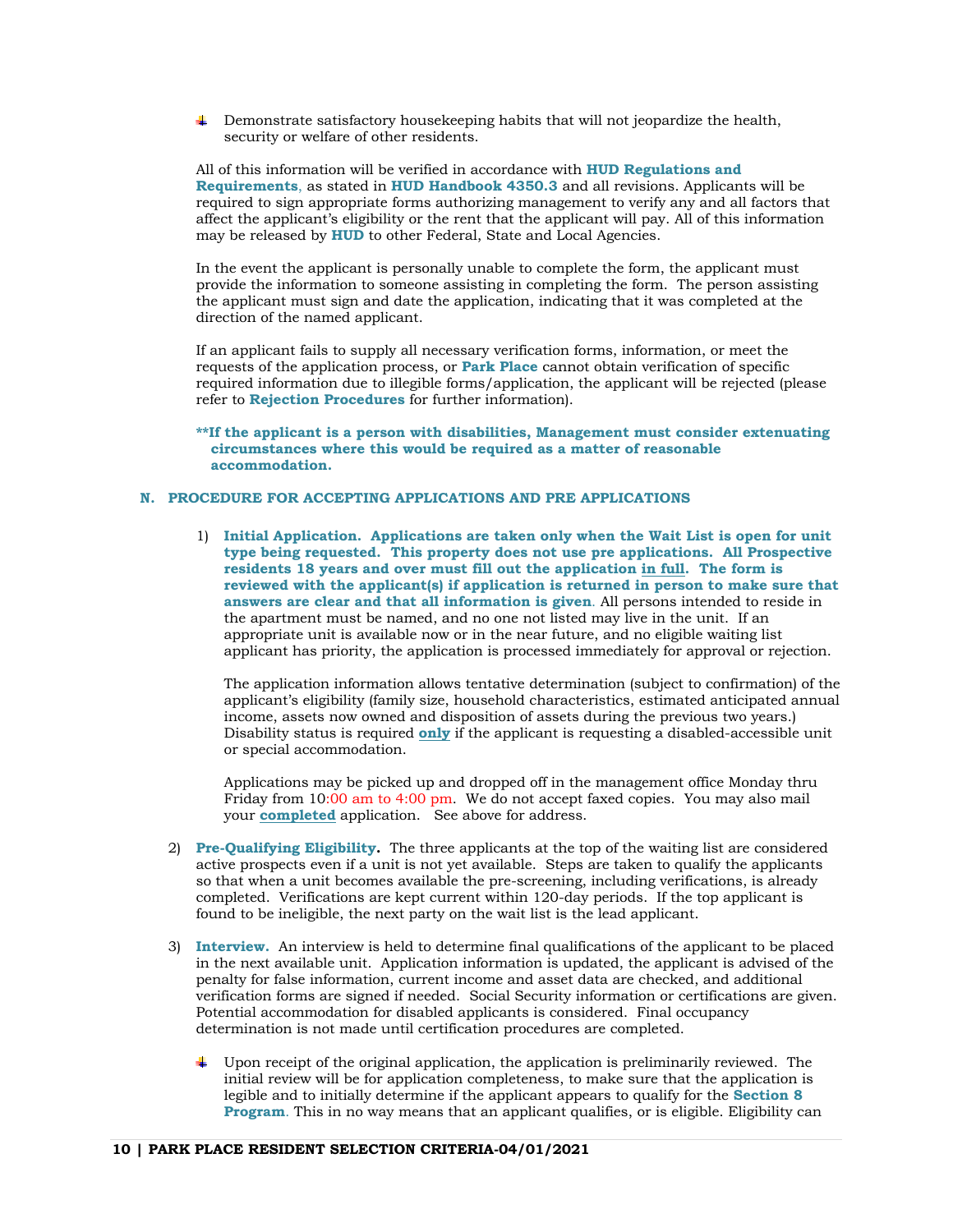be confirmed only after all items, which may have any bearing on the rent that the applicant may pay, or subsidy he/she may receive are verified: income, assets, family composition, etc. The applicant must be determined eligible to be offered housing.

- $\blacktriangle$  As an applicant's name approaches the top of the Waiting List, or when an applicant is being offered housing, a formal interview will be scheduled. At that time the applicant is interviewed, all items on the application will be discussed and confirmed, and verification forms will be signed by the applicant authorizing management to verify all of these issues/items. Until all items are verified, eligibility cannot be determined, nor any housing offered. Management must attempt to verify all factors with "third party" written verification, per **HUD Regulations and Procedures**.
- In the absence of third party verification within 14 days after attempting third party verification, and no response being received, management will use "Review of Documents" to verify items/issues in accordance with the **HUD Handbook 4350.3** and all revisions.
- 4) **Placement on Wait List.** A wait list is maintained for each unit **type. If no appropriatetype unit is available for eligible applicants, they are placed on the list for desired unit type, if requested.** Based on current experience with turnover on that unit type, an estimate is made as to the possible length of waiting time. **No promise is made**, since conditions, time schedules and priorities may change.
	- Any applicant who appears to qualify after **Park Place** reviews the application, but before any information is formally verified, and for whom a unit is not currently available, will be placed on the Waiting List. All received applications are noted with date and times received, and enter the Waiting List in the chronological order of receipt. One Waiting List is maintained for all apartments at **Park Place**. The applicant is informed of the approximate wait for a unit and/or placement position on the waiting list. It is the applicant's responsibility to report changes on the application to **Park Place** in a timely fashion.
	- Any applicant on the Waiting List is required to contact **Park Place** every six (6) months to update their information, by completing a revised application form when necessary. Any applicant on the Waiting List is required to contact the **Park Place** when a change of address, phone, income or family composition occurs. This contact must be done in the form of writing. Contact may be initiated by **Park Place** in the form of a routine letter/postcard, sent to all applicants on the Waiting List, requesting update information, asking if they wish to remain on the Waiting List and stating that if the letter is not responded to within fourteen (14) days, their name will be dropped from the Waiting List without further notice.
	- When the number of names/families on the Waiting List for any particular size exceeds the annual apartment turn over for that size unit, the Waiting List may be closed. Management will advise potential applicants of the closure of the waiting list and refusal to take additional applications. A notice will be prominently posted in the Management/rental office or reception area and in a local newspaper, stating the reason Waiting List is closed and the effective date of the closure. When the Waiting list is to be reopened, notice of this will be placed in the same local publication, as well as notifications sent to appropriate social service agencies stating when the Waiting List will be re-opened, as well as times and days that applications will be taken. This is done in accordance with the **Affirmative Fair Housing and Marketing Plan (HUD Form 935.2A**).
	- If an applicant on the Waiting List is offered an apartment and refuses the offered apartment, he or she may remain on the Waiting List if the refusal is for a verifiable medical reason. The applicant will move to the bottom of the Waiting List. Any other refusal reasons are considered valid reasons for refusal at management's discretion. In any event, a second refusal, for any reason other than one due to a disability, will cause the application to be rejected and the applicant's name removed from the Waiting List. This applicant may reapply in the future, at a time that applications are being taken.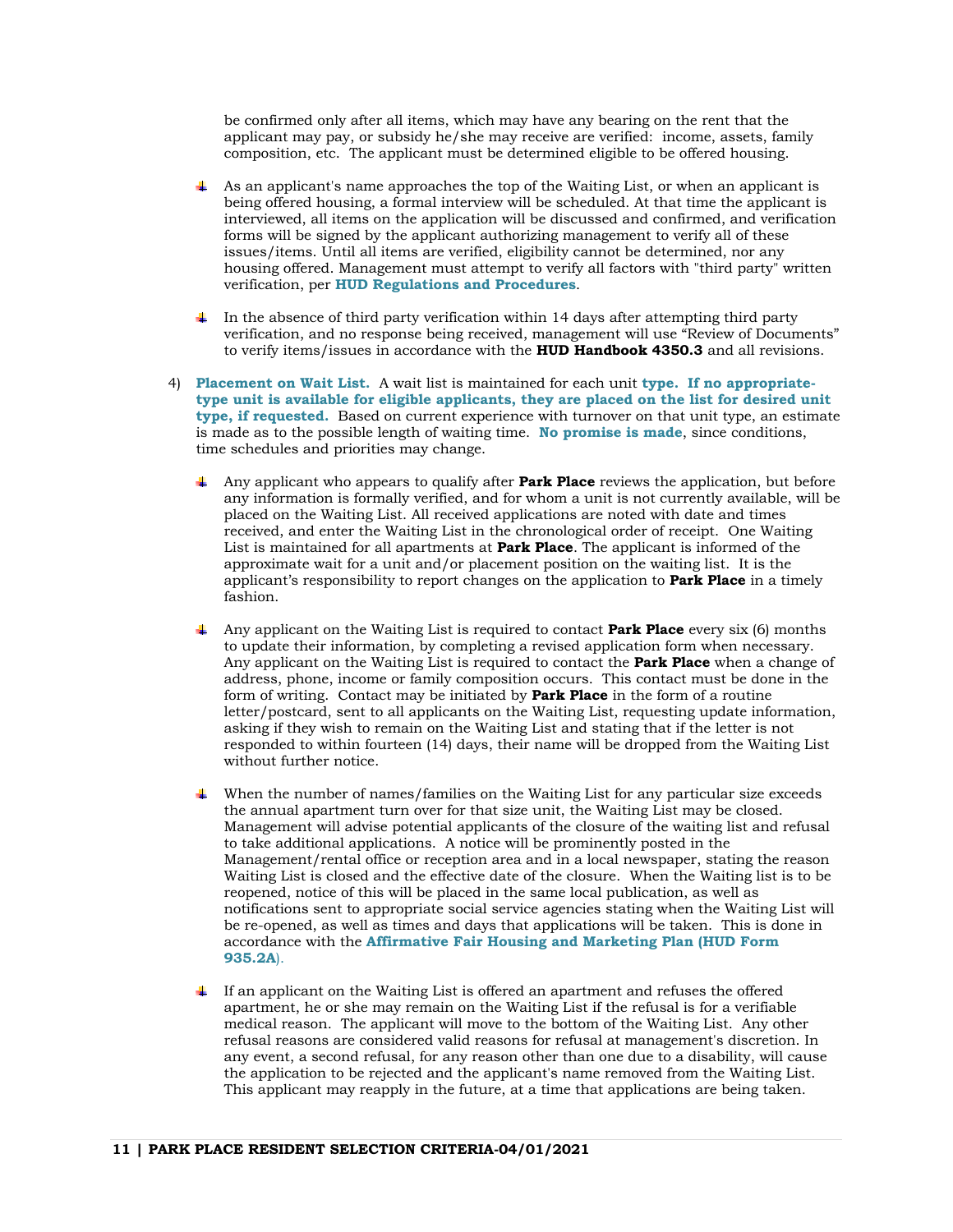- When a unit becomes available, in-place residents requiring a different unit will be housed appropriately before we move in an applicant on the Waiting List. This allows management to treat current residents having the greatest housing need prior to applicants on the Waiting List. In this manner, we are able to avoid displacing, through any action, current residents whose housing needs have changed since admission.
- Applicants who are experiencing hardships due to health or financial reasons will not be moved from their original date on the waiting list if proper documentation is received by management.
- 5) **Notification and Updating.** The applicant is notified when an appropriate unit is available. Applicant interest is verified at least annually. The applicant can be asked to re-contact the office in six months; however, management is responsible for reviewing the list and confirming continued applicant interest and eligibility. An annual inquiry letter sent by management does this. If there is no response from applicant within two weeks after sending letter, or a negative response (returned undeliverable), the applicant is removed from the waiting list.
- 6) **Applicant Refusal.** Applicants who are offered occupancy and refuse an apartment two different times will be removed from the waiting list, unless the applicant has a verified "hardship". A "hardship" will be defined as, but not limited to, undue financial burden or poor health.
- 7) **Holding Period.** An apartment will be held for a maximum of 14 days for an applicant (from the time the applicant is notified that an apartment is available) to effective date of the lease.
- 8) **Changes to Application.** All changes to the application and waiting list updates must be in writing from the applicant. Changes to the application will become effective when received from the applicant at the rental office. It is the responsibility of applicant to notify management of any changes to the contact information. Applicants may be rejected if they do not keep management informed of current contact information.
- 9) **Process Start.** When the applicant's name nears the top of the Waiting List, the detailed verifications process begins. Resident files contain documentation of all verifiable data. All information pertinent to the eligibility, admission and continued occupancy of a resident household must be verified in accordance with Federal program regulations. Interviewing and documentation will be completed by the management staff to ensure that all applicants/residents are made aware of the Federal program regulations. Verifications will be used to determine if all of the information contained on the Application/Recertification Checklist is true and correct. Information to be verified includes, but is not limited to:
	- **↓** Allowances
	- $\overline{\phantom{a}}$  Assets
	- **↓** Credit History
	- Criminal Record
	- Enterprise Income Verification (EIV) will be used to determine if applicants are receiving Section 8 subsidy from their current landlord
	- Enterprise Income Verification (EIV) will then be used on all residents at their interim and annual recertifications to check the records kept by certain public agencies
	- $\overline{\phantom{a}}$  Family Composition
	- $\overline{\phantom{a}}$  Income from all sources
	- $\overline{\phantom{a}}$  Rental History
	- $\overline{\phantom{a}}$  SAVE System for noncitizen status

**Interview.** The eligible applicant/resident is interviewed by the Management Representative to determine their eligibility status. At this time the applicant/resident is requested to sign releases for verification.

**Documents.** All "permanent" documents (photo identification i.e. driver licenses, birth certificates, social security cards, etc.) are photocopied and placed in the applicant/resident file, at the time of application.

**Independent Verification.** Third parties are used as a primary source for information.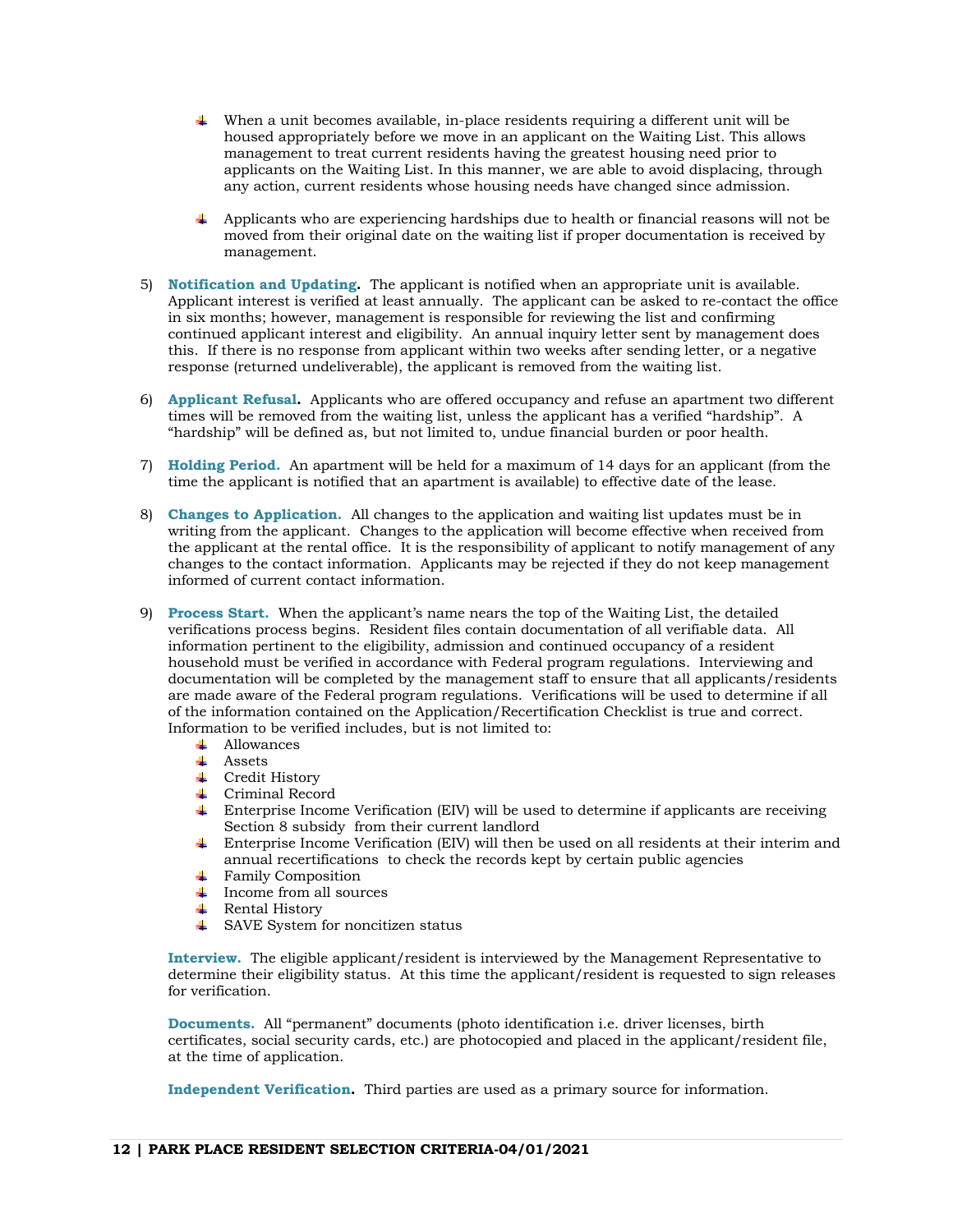**Release Consent.** All applicants and residents (age of 18 and up) are required to sign Consent to the Release of information (HUD 9887 AND 9887a) at admission, annual recertification, interim recertification or initial certification. Failure to do so is grounds for rejection or termination of your lease.

**Zero Income.** An applicant or resident who claims zero income will be required to complete and sign a Certification of No Income on a monthly basis by the sixth  $(6<sup>th</sup>)$  of each month. If an applicant/resident does not apply for benefits for which they may be qualified (e.g., AFDC, unemployment, child support, etc.), verification by the Management Representative of not receiving benefits is not required. However, there must be a signed statement from the applicant/resident verifying that they have chosen not to participate in the benefit program for which they may be eligible in the applicant file.

# **O. ENTERPRISE VERIFICATION SYSTEM (EIV)**

The use of the EIV system as upfront income verification (UIV) technique, serves as a valuable tool in validating tenant reported income during interim and annual recertifications of family income; as well as in streamlining the income verification process, resulting in less administrative burden in complying with third party verification requirements. EIV helps identify and cure inaccuracies in housing subsidy determinations, which benefits Park Place, residents and taxpayers by ensuring that the level of benefits provided on behalf of families is proper. Finally, the use of EIV assists in preventing fraud, waste and abuse within Multifamily Housing's Rental Assistance Programs.

# **EXISTING TENANT SEARCH REPORT**

This report identifies applicants applying for assisted housing that may be receiving rental assistance at the time of application processing at another location.

We will use this report during the interview process as follows:

(1) When we are processing an applicant for admission to determine if the applicant or any applicant household members are currently being assisted at another Multifamily Housing or Public and Indian Housing (PIH) location.

(2) Discuss with the applicant if the report identifies that the applicant or a member of the applicant's household is residing at another location, giving the applicant the opportunity to explain any circumstances relative to his/her being assisted at another location.

(3) Follow up with the respective PHA or O/A to confirm the individual's program participation status before admission, if necessary, depending on the outcome of the discussion with the applicant. The report gives Park Place the ability to coordinate move-out and move-in dates with the PHA or Owner/Agent of the property at the other location.

(4) Retain the search results with the application along with any documentation obtained as a result of contacts

#### **ANNUAL RECERTIFICATION**

A current form HUD-9887 must be on file before accessing the employment or income data contained in EIV for a tenant. The form must be signed and dated by:

- (1) Each adult member of a household regardless of whether he or she has income.
- (2) The head of household, spouse or co-head, regardless of age, and each family member who is 18 years of age or older must sign and date the form at move-in, at initial (when tenant begins receiving a subsidized rent, e.g., Section 231, tenant begins receiving **Section 8** and annual recertification)
- (3) A family member when he/she turns 18.

The form is valid for 15 months from the date of signature.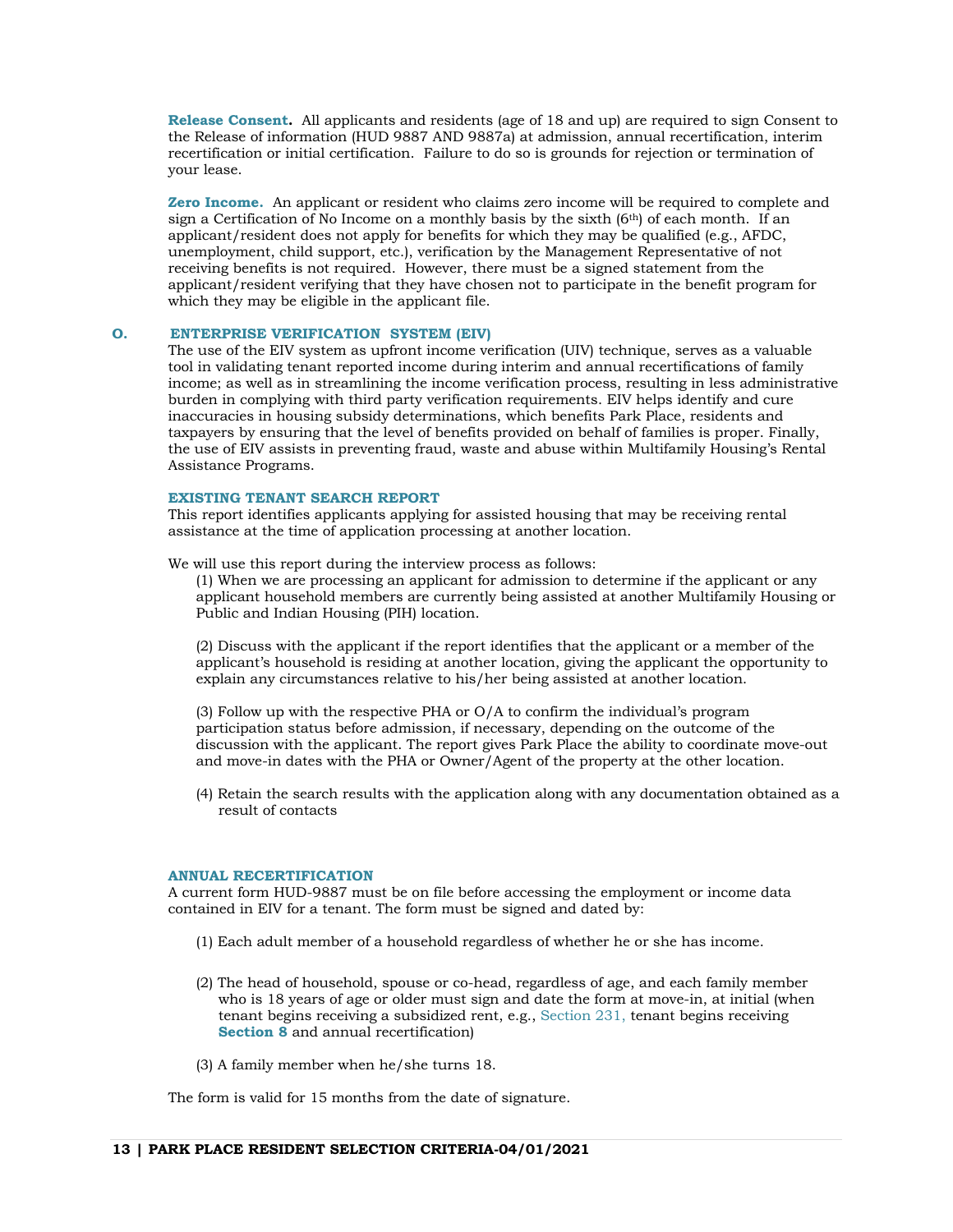# **P. PROCEDURES FOR APPLYING PREFERENCES INCLUDING INCOME-TARGETING IN SECTION 8 PROPERTIES**

# 1) **Preferences.**

**Park Place** has permanently suspended Federal Preferences, in accordance with HUD directives. However, preference will be given to individuals and families displaced by government action or a presidentially declared disaster. In the event of such a displacement by government action, selection of displaced applicants will follow in compliance with the Extremely Low Income requirements.

Preferences **affect only the order of applicants on the Wait List**. They do not make anyone eligible who was not otherwise eligible, and they do not change management's right to adopt and enforce resident screening criteria (please refer to **ELI Procedures** within this Plan for further information).

# **2) Special Priority. Park Place Apartments has no apartments especially equipped for persons with physical disabilities. Disabled and disabled applicants have priority; for these 0 designated apartments when available. Reasonable accommodations will be made for those people who are disabled and or disabled in accordance with Section 504. Priority for disabled designated apartments will be first given to current residents.**

3) **Income-Targeting (HUD 4350.3: 4-5)**. Park Place Apartments is required to lease not less than 40% of the dwelling units (assisted under the contract) that become available for occupancy in any project fiscal year to extremely low-income families. To accomplish this income-targeting requirement, management will alternate between the first extremely lowincome applicant on the waiting list and the applicant at the top of the waiting list **(HUD 4350.1, 4-5 B 2 b (2)).** To implement this method, Park Place Apartments will select the first extremely low-income applicant on the waiting list (which may mean "skipping over" some applicants with higher incomes) for the available unit, and then select the next eligible applicant currently at the top of the waiting list (regardless of income level) for the next available unit. As subsequent units become available, resident selection continues to alternate between the next extremely low-income applicant and the eligible applicant and the eligible applicant at the top of the waiting list until the 40% target is reached. A status letter will be sent to any qualified applicant who may have been skipped over in order to meet HUD required income targeting.

# **Q. APPLICANT SCREENING CRITERIA**

The following are areas management will consider when approving applicants for residency:

#### **Assets**

In accordance with the Department of Housing and Urban Development's guidelines, we will apply an asset test to all applicants.

Assets include all liquid asset accounts, including but not limited to Checking Accounts, Certificates of Deposit, Gifts, Savings Accounts and stocks.

# **Causes for Rejection**

An applicant will only be rejected after consideration of the Mitigating Circumstances Policy, including but not limited to successful rent payment history over the past 48 months. The causes for rejection are further outlined in each of the sections noted below.

# **Certification Process**

Upon initial occupancy, household income cannot exceed the income restriction for the respective unit size as determined by the area median income which is adjusted for household size.

Third-party income verification will be required from all sources, including, but not limited to:

- Child/Spousal/Family support; ٠
- 4 Disability;
- 4 Employment;
- Government Assistance, SSI, TANIF, AFDC, GA, etc.;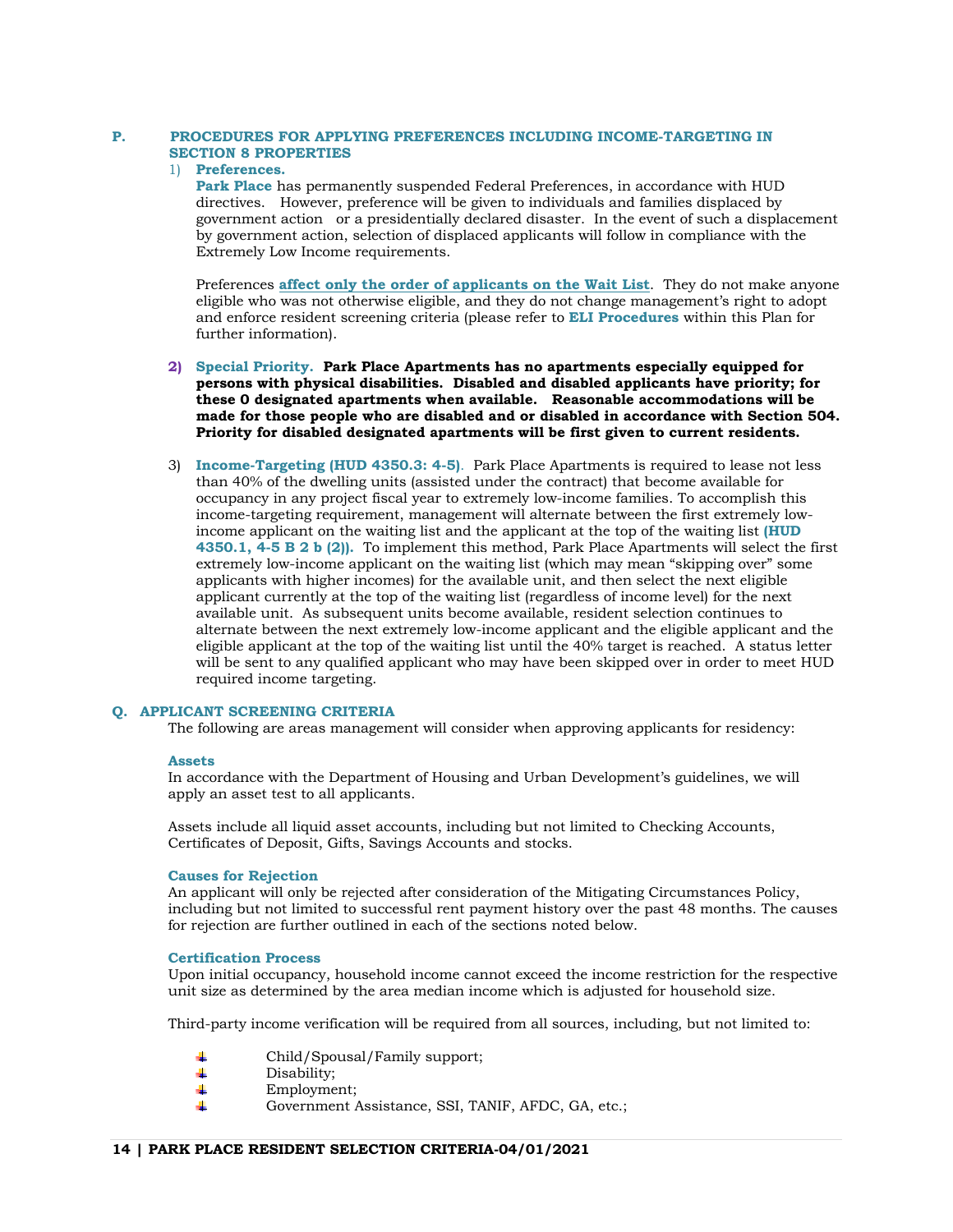- 4 Pensions/Retirement/Annuities;
- 4 Property, Home, Stocks, Bonds, Annuities, IRA, etc.;
- 4 Savings and Checking;
- 4 Social Security;
- d. Unemployment Benefits

Income calculations are based on the household's annual anticipated gross income for the 12 (twelve) months. Annual gross income includes income from any and all assets.

#### **Credit**

A credit check will be run on all applicants 18 years and over at initial certification as condition of occupancy.

#### **Credit standards are set forth below:**

Applicant passes review by credit agency and/or by direct contact with banks and other financial sources. Lack of credit history in itself does not justify rejection. Past credit problems may be explained by the applicant so that credit judgment is made on current information.

Credit reports are pulled for all adult household members. Each member must meet the same requirements. Although there are some exceptions listed below in the Reasons to Overturn a Rejection upon Appeal Section, reasons for rejection of an application due to information contained on applicant's credit report include the following factors that have affected applicant's ability to pay rent in prior tenancies:

#### **Bankruptcy/Repossessions**

 $\uparrow$  Any personal bankruptcy within the past thirty six months that has not been remedied

#### **Charge-Offs/Collections**

- $\ddot{\bullet}$  "Charge-Off" of delinquent debt
- Unpaid collections, judgments or liens exceeding \$2,000.00, excluding medical bills and student loans;
- Unpaid balance due a current or prior landlord;
- $\overline{A}$  A significant number (3) of Non Sufficient Funds (NSF) checks within the past thirty six month period;

#### **Evictions/Prior Landlords/ Unlawful Detainers**

- A negative Unlawful Detainer Report indicating repeated failure to meet financial obligations in past tenant history within the last four years
- $\overline{\phantom{a}}$  An eviction for cause
- $\overline{\phantom{a} \overline{\phantom{a}}}$  An eviction for any reason other than documented medical hardship

#### **Foreclosures, Mortgage Defaults, Reverse Mortgage and Short Sales**

Applicants who have a foreclosure, mortgage defaults, reverse mortgage or short sale will be denied, however, management will allow applicant 14 calendar days in accordance with the Park Place Grievance and Appeal Procedure for the applicant to provide additional information regarding the default or foreclosure. The information will be evaluated on a caseby-case basis.

#### **Lawsuits**

4 Any suit pending or not remedied which is deemed to affect financial ability

Examples of the type of lawsuits which would fall into this category include:

Bankruptcy That Has Not Been Discharged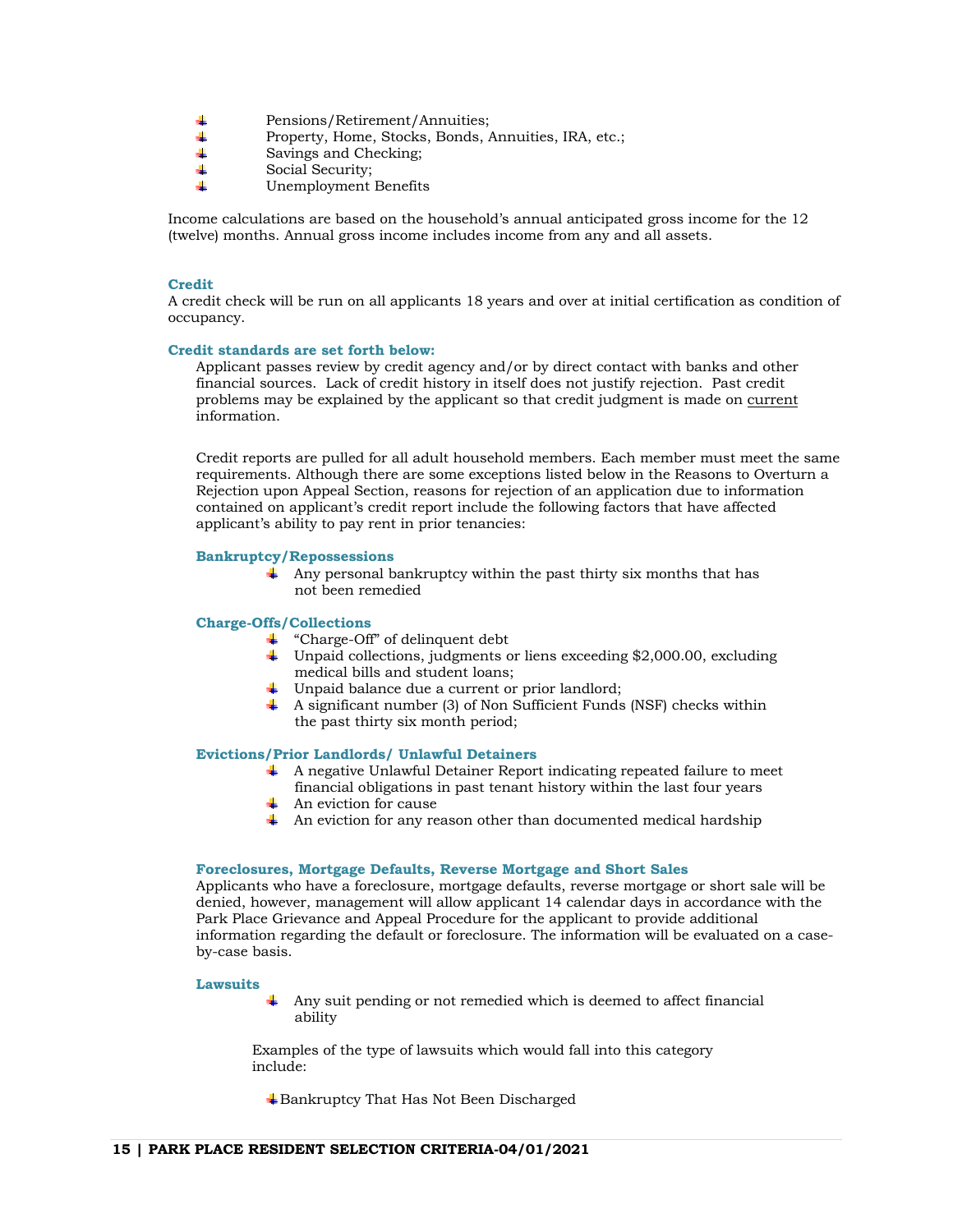- **↓**Check Fraud
- $E$ mbezzlement
- **Eviction**
- Welfare Fraud

# **Repossessions**

Repossessions, excluding voluntary repossessions within the past thirty-six months except when part of a bankruptcy, divorce or legal separation

#### **Tax Liens**

 $\overline{\phantom{a}}$  Current tax liens

# **Reasons to overturn a rejection upon appeal include:**

- $\overline{\phantom{a}}$  Applicant lacks credit history, since lack of a credit history does not constitute negative credit.
- Applicant can prove that a prior eviction or poor credit is the result of a divorce or the result of the applicant having been a victim of domestic violence and that it was determined in a court settlement that the applicant's spouse was solely responsible for such poor credit or eviction and such spouse will not be living with applicant at Park Place Apartments; or,
- Applicant can prove that a prior eviction or poor credit is the result of a documented medical hardship
- $\overline{\phantom{a} \bullet}$  Proof of adherence to a payment plan for past due collections; or,
- $\hbox{\large\#}$  The unlawful detainer was caused by non-payment of rent and that any future rent payment is guaranteed by third party payment.

#### **Criminal Activity**

# **A criminal background check will be run on all applicants 18 years and over at initial certification and each annual recertification as condition of continued occupancy.**

A criminal background check will be required for all household members aged eighteen [18] years and older and emancipated minors. Criminal standards are set forth below.

Facts regarding behavior of one or more members of the household and prior conduct requiring police and/or court action will be considered.

A criminal background reference check is conducted to determine if applicants and/or members of an applicant's household have any criminal background. During the admissions screening process, Park Place Apartments must perform the necessary criminal history background checks in the state where the housing is located and in other states where the household members are known to have resided;

Applicant households will be reviewed to determine that they have not had any of the following:

# **Park Place Apartments is required to deny admission to Federally-assisted housing if:**

- Any household member has been evicted from Federally-assisted housing for drug-related criminal activity, for three years from the date of eviction. If the evicted household member who engaged in drug-related criminal activity has successfully completed a supervised drug rehabilitation program or circumstances leading to the eviction no longer exist, Park Place Apartments may, but is not required to, admit the household.
- Any household member is currently engaging in illegal drug use.
- $\ddot{\bullet}$  Park Place Apartments determines that there is reasonable cause to believe that a household member's illegal use or a pattern of illegal use of a drug may interfere with the health, safety, or right to peaceful enjoyment of the premises by other residents. (Examples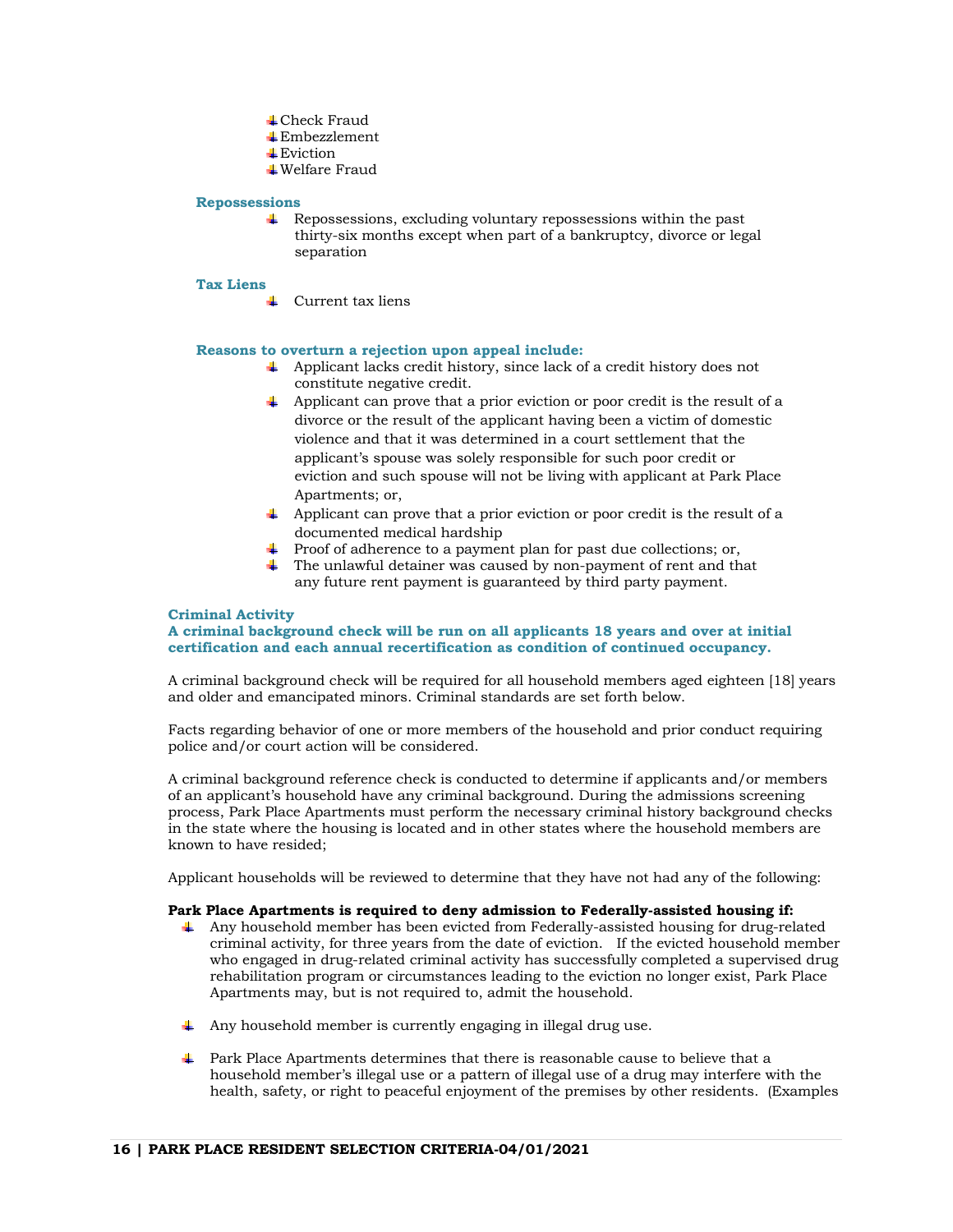of evidence of illegal activities may include a conviction record, former landlord references, etc.)

- Any member of the household is subject to a lifetime registration requirement under a National Sex Offender registration program. In accordance with Federal law, Park Place Apartments shall establish standards that prohibit admission to any federally assisted property to sex offenders subject to a lifetime registration requirement under a state sex offender registration program. During the admissions screening process, Park Place Apartments must perform the necessary criminal history background checks in the state where the housing is located and in other states where the household members are known to have resided.
- $\ddot{\bullet}$  Park Place Apartments determines that there is reasonable cause to believe that a household member's abuse or pattern of abuse of alcohol interferes with the health, safety, or right to peaceful enjoyment of the premises by other residents.

# **Employment**

If applicant is scheduled to begin employment, but has not yet received his or her first paycheck, applicant must provide an Offer Letter from employer submitted on employer's letterhead. This letter must include the following information:

- $\blacksquare$  Hire Date
- $\overline{\phantom{a}}$  Rate of Pav
- Number of Hours Worked Per Week
- Number of Overtime Hours Per Week
- Number of Shift Differential Hours Per week
- Bonuses Scheduled
- $\leftarrow$  Commissions Anticipated
- $\overline{\phantom{a}}$  Raises Within Next 12 Months
- $\downarrow$  Tips

# **Falsification of Application**

All information provided on the application will be verified. False, inaccurate or incomplete information may result in disqualification of an application. Intentionally providing false information on any part of the application is considered fraud and may result in failure of the applicant to obtain a unit, or if discovered after an applicant becomes a resident, may result in loss of the assigned housing unit. All income will be verified by management via third party verification from employers and/or other sources of income.

#### **HUD Occupancy Criteria**

**Meets all HUD occupancy criteria. Income is not more than 50% of median income in the area ("Very Low Income"), for the 143 Section 8 apartments.** Income and rent computations, documentation requirements and verification procedures are explained in HUD 4350.3 Chapter 3.

#### **Identification**

In order for household background check to be performed, all household members age 18 and above must provide one form of identification from the list below:

- $\overline{\phantom{a}}$  Birth Certificates- for household members under age 6
- **↓** Driver's License
- Government Issued Photo Identification Card
- **↓** Passport
- State Identification Card
- $\overline{\phantom{a}}$  Visa

## **Income Documentation**

We will consider Gift/Family Support from a family member as "other" income if the family member complete our "Gift/Family Support Affidavit Form" (which must be notarized) for those households with incomes that fall below our minimum income requirements.

The following criteria will be considered in conjunction with the Mitigating Circumstances Policy.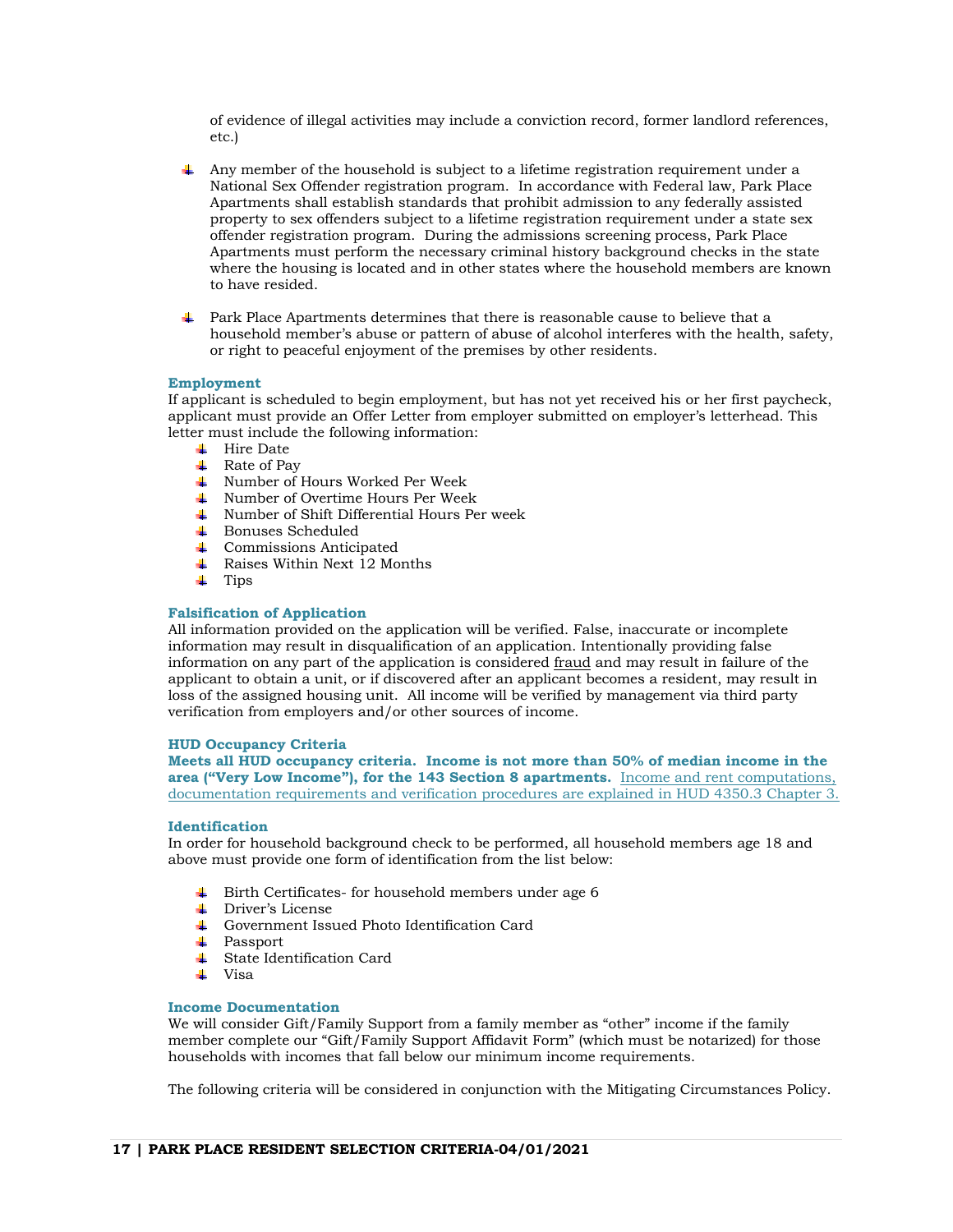- References from applicant's current and previous landlords for a period of four years will be reviewed.
- All applicants must have positive prior landlord references indicating ability to care for the property and pay rent on time, as well as the ability to peacefully cohabitate with other residents. A history of violent or criminal behavior may be cause for denial of application.

#### **Keeps Agreements**

Demonstrated ability and willingness to keep lease agreements, including: pay rent on time, maintain the unit in good condition, respond to recertification requirements, cooperative occupancy habits (noise, trash, etc), no family member uses illegal drugs. This information is obtained from prior landlords, personal credit and criminal references.

# **Landlord Reference Check**

A landlord reference check of an applicant's rental history for the past 48 months is conducted to determine the following:

- 4 Demonstrated ability to pay rent on time and in full;
- 4. Demonstrated ability to live peacefully with others;
- 4 Followed the rules and regulations of rental companies;
- 41 Kept rental unit in a manner which did not create an unsafe or unhealthy environment or pose a health danger to other residents;<br>  $\text{K}$  Kept rental unit undamaged;
- Kept rental unit undamaged;
- 4 No history of receiving notices for lease violations;
- Gave sufficient notice of intent to vacate;  $+$
- No noise complaints;
- No disturbances or illegal activities;
- 4 No unpaid Non-Sufficient Funds (NSF) checks;
- 4 No unauthorized household members
- 4. No blatant disrespectful, disruptive or antisocial behavior toward the management or staff, the property, or other applicants/residents<br>  $\uparrow$  No sales of narcotics
- No sales of narcotics
- 4 No eviction for cause with exception off documented medical hardship
- 4. No destruction or theft of property
- 4. No acts that threaten the health, safety or welfare of other residents

Applicants who have past evictions or negative landlord references strictly for nonpayment of rent, but who now have a verified payee to guarantee timely rent payment, will not be automatically declined under the eviction or rental history criterion described above. However, subject to reasonable accommodations, applicants will be declined for evictions for other causes.

In cases where applicants do not have any previous landlord, or if no previous landlord is available, staff will request personal references from someone not related to the applicant, such as a counselor or caseworker. However, lack of such references is not an automatic basis for denial.

#### **Other Allowable Screening Criteria**

EIV as noted in Section N above.

#### **References**

Have favorable (or no unfavorable) comments from prior landlords, personal and credit references. Mitigating circumstances will be considered.

#### **Retired or Unemployed Individuals**

Retired or Unemployed Individuals must supply the previous year's signed tax returns.

# **Security Deposit**

Household must be able to pay a deposit as calculated on 50059 Form. Installment agreements are available.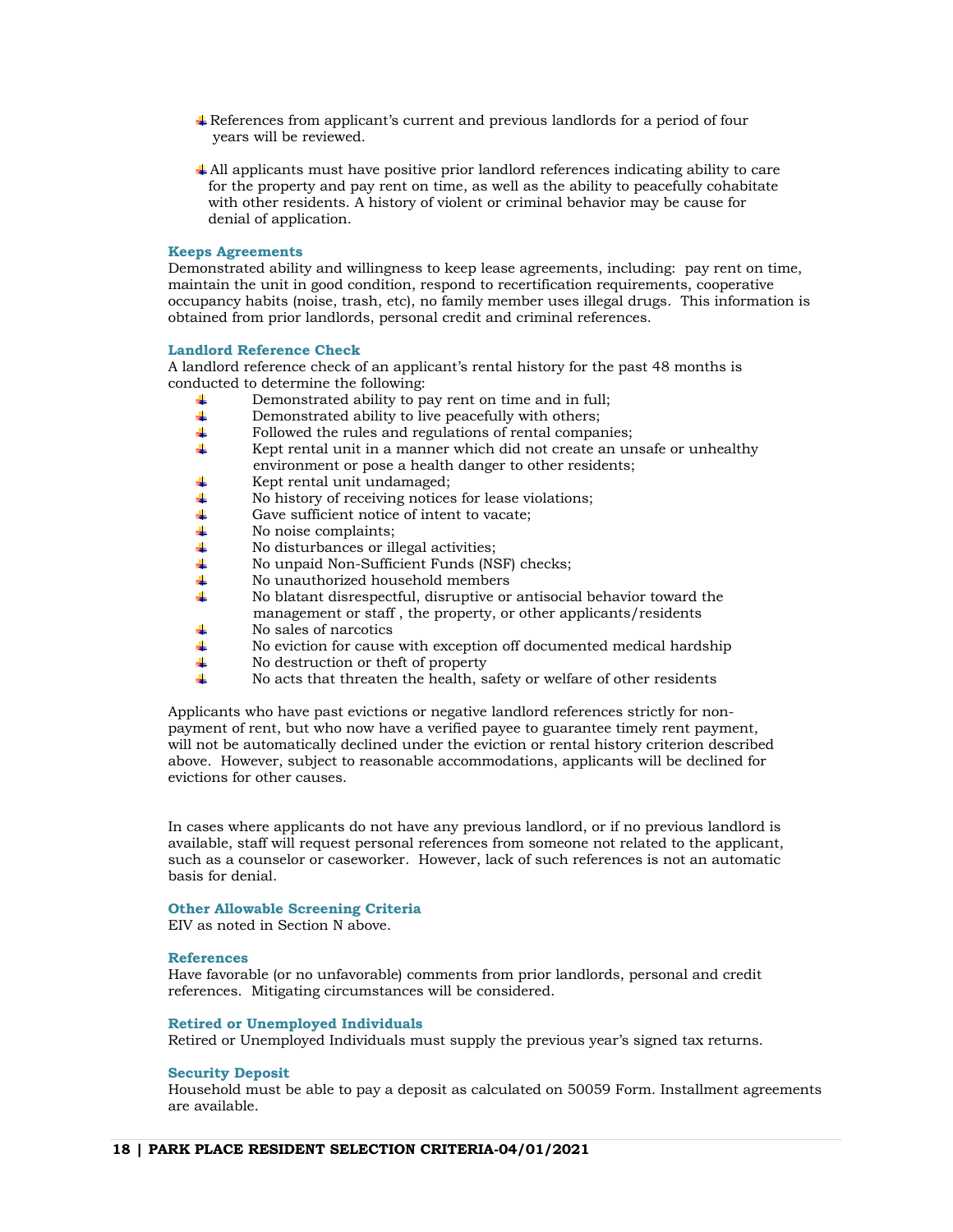#### **Seasonal Employment**

Individuals who receive income from seasonal employment will need to provide the previous years signed tax returns.

#### **Self-Employed Individuals**

Self- employed individuals must be able to provide last two years of signed tax returns; past, present and projected Profit and Loss Statements. Self-employed individuals must also sign a Self-Employment Affidavit which must be notarized.

# **R. PROCEDURES FOR REJECTING INELIGIBLE APPLICANTS**

The following are reasons why applicants will be rejected.

- 1) **HUD Criteria.** The applicant does not meet HUD's occupancy requirements, including unit size, unit type, income limits, etc.
- 2) **Lack Of Adequate Information.** The applicant refuses to or cannot provide all required application information including Social Security numbers or certifications. Refusing to sign required documents (i.e. Verification Authorization forms, Consent to Release of information, etc.) will be grounds for rejection.
- 3) **Negative References.** The prior landlord(s) up to four years back or other references provide negative reports regarding keeping of lease terms, payment of rent and other occupancy obligations, housekeeping habits, engaging in illegal activity, or incompatibility with other residents and neighbors. These reports are verified as much as possible and the applicant is given a fair opportunity to overcome negative reports by explaining mitigating circumstances. These explanations must be verified. Mitigating circumstances can include disabled-related problems when there is the potential to overcome those problems through reasonable accommodation.
- 4) **Credit.** All available credit references are checked without charge to the applicant. Rejection is possible if credit reports contain substantive negative information. (If other criteria are satisfactory, the applicant is given an opportunity to respond to negative credit reports.) Examples of poor credit are:
	- a) left prior housing owing money to landlord;
	- b) prior eviction unless for documented medical emergency;
	- c) two or more accounts in collection status exceeding \$2,000.00;
	- d) bankruptcy within the last three years (36 months) for reasons other than medical emergency, divorce, death of spouse;
	- e) civil judgments against the applicant not yet resolved.

Circumstances will be reviewed and applicant responses considered. Applicants who have been previously evicted or are currently under eviction will be rejected.

- 5) **Criminal Record.** Facts regarding behavior of one or more members of the household and prior conduct requiring police and/or court action will be considered. The basis for rejection includes but is not limited to the following:
	- a) Any conviction or adjudication other than acquittal for generally violent crimes and felonies in all states, including but not limited to: criminal homicide, manslaughter, robbery, assault, arson, etc.
	- b) Any conviction or adjudication other than acquittal that involved injury or potential injury to a person or property.
	- c) Any conviction or adjudication other than acquittal for generally non-violent crimes, the severity or existence of crime vary from state to state including, but not limited to other simple assaults, forgery, fraud, embezzlement, weapons, etc.
	- d) Any conviction or adjudication other than acquittal for the sale, distribution or manufacture of any controlled or illegal substance.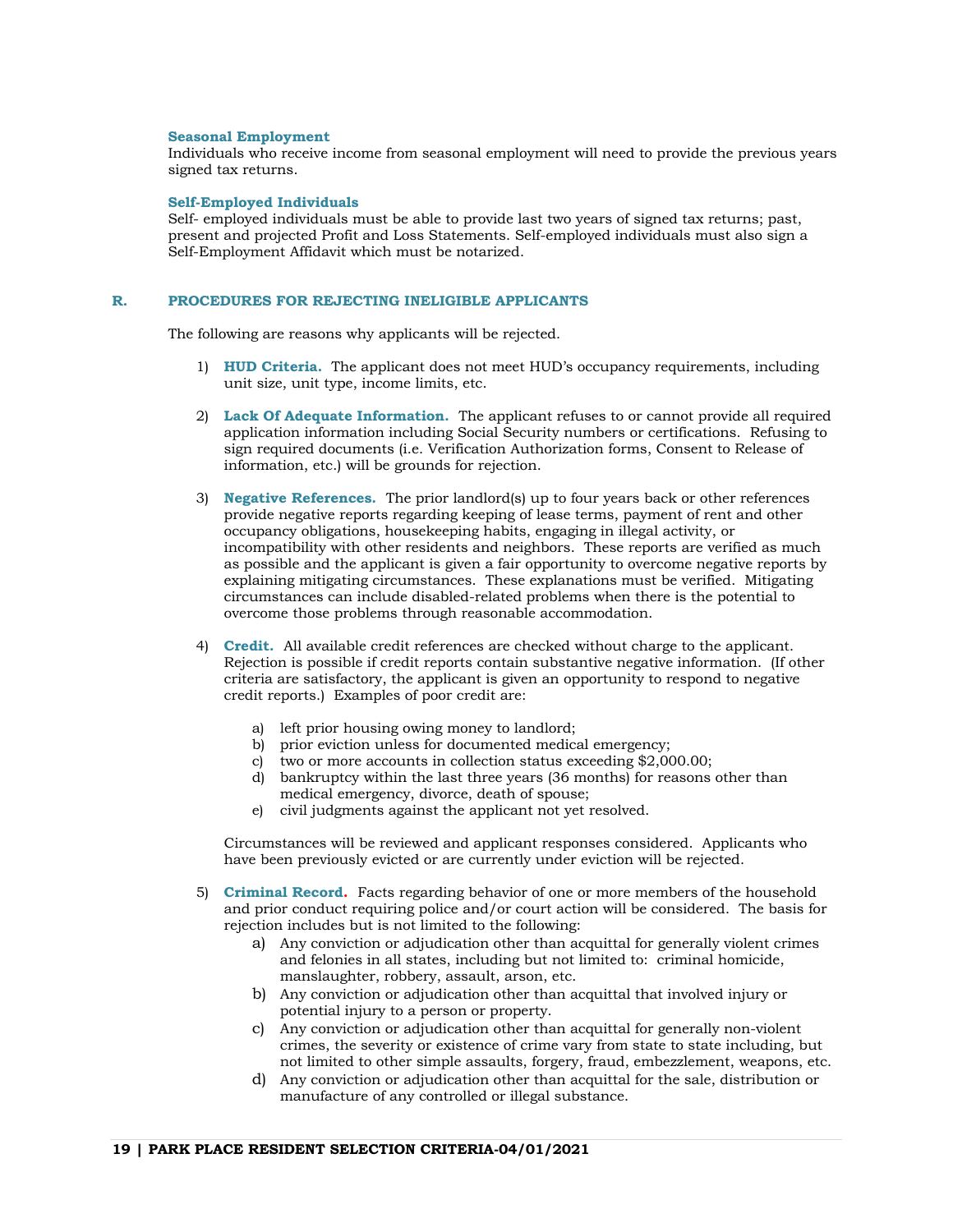- e) Any conviction or adjudication other than acquittal involving illegal use or possession of any controlled or illegal substance.
- Any current illegal user or addict of a controlled or illegal substance.
- g) Any act which results in the person's tenancy constituting a threat to the health or safety of other individuals, result in substantial physical damage to the property of others, or interfere with the peaceful and quiet enjoyment of the premises.
- h) Any conviction or adjudication other than acquittal, for any sexual offense.
- i) Registration on any state sex offender registry.
- j) Any conviction or adjudication other than acquittal, which involved bodily harm to a child.
- k) Any conviction or adjudication other than acquittal, for domestic violence, dating violence, sexual assault or stalking.
- l) Eviction for Drug Related Criminal Activity from federally assisted housing for drug related criminal activity within the last 3 years.
- m) Alcohol abuse or pattern of abuse, of alcohol interferes with the health, safety or right to peaceful enjoyment of the premises by other residents.

# **Applicants have an opportunity to explain all adverse references. Individuals with such records will not be admitted even if other eligible family members are admitted. Any applicant or household member who has been arrested for any of the above-described offenses will have their application suspended until the case has been legally resolved.**

**(6) Notification.** If management rejects an applicant for any reason a rejection letter will be sent to the applicant. This letter will state in writing the reasons and provide an opportunity for the applicant to respond or ask for a meeting. If applicant wishes to appeal the rejection they must do so within 14 days. If requested by applicant the meeting will be with a staff member or agent who is not the same person who made the original rejection determination. A follow-up written response will be sent within five days of the rejection hearing. Rejection records will be kept at least three years.

# **NOTE: Applicants with no verifiable rental or credit history will be given due consideration using personal references from three reliable sources other than relatives or close friends (e.g. clergyman, teachers, employers, etc.)**

# **S. OCCUPANCY STANDARDS**

The occupancy limits are as follows:

| Apartment | Minimum   | <b>Maximum</b> |
|-----------|-----------|----------------|
| Size      | Occupancy | Occupancy      |
| Studio    |           |                |

#### **T. UNIT TRANSFER POLICIES, INCLUDING SELECTION OF IN-PLACE RESIDENTS VERSUS APPLICANTS FROM THE WAITING LIST WHEN VACANCIES OCCUR**

- **1) Available apartments** will be filled alternately, for appropriate size, by outside applicants on the wait list and applicants from within the complex who qualify for a move. Exception: residents eligible for an accessible unit will be offered that unit when available even if the list includes outside applicants. If no outside applicant is ready for timely move-in, the unit may be offered to the next current eligible resident. Internal moves require a new lease and related documentation.
- **2) Residents** must live at Park Place Apartments for at least one year prior to placement on the wait list for an internal move unless the move is a result of a reasonable accommodation or a medical necessity. This is to avoid temporary move-ins to wait for a different-size unit.
- **3)** Internal moves may be caused by doctor-verified medical condition, reasonable accommodations and safety. The cost of all internal moves is a resident responsibility *with the exception of internal moves as a result of reasonable accommodations*. Residents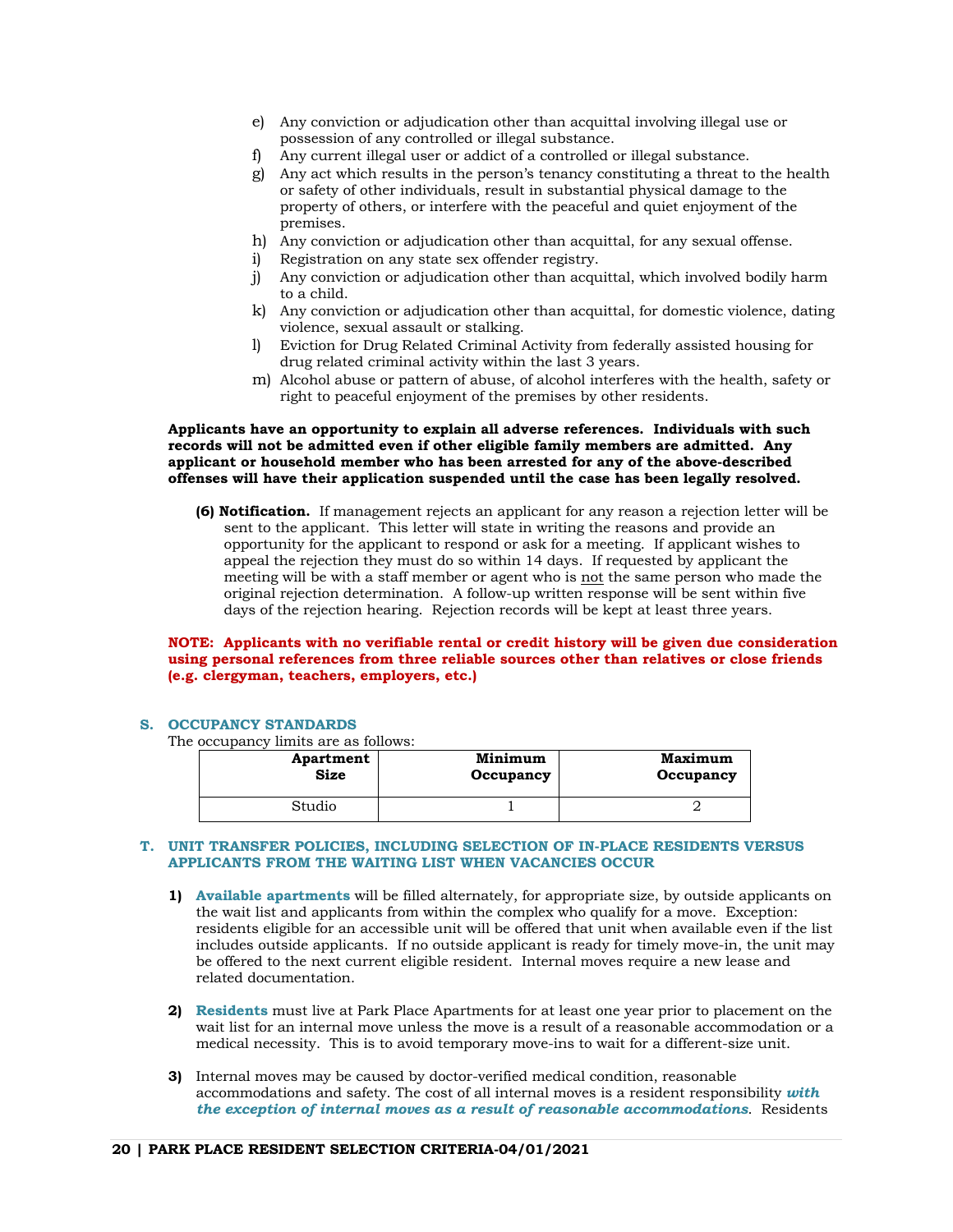must be given a thirty-day notice of internal moves. Failure to move requires payment of the market rent on the present unit and failure to pay such rent is a material non-compliance with the lease.

# **NOTE: Residents are required to advise management immediately when family size or other unit-needs change.**

- **4) Residents qualifying** for the Wait List for an internal move must register the move-request in writing with the management office, or may be notified of such qualification by management in writing. The wait-list date is the date the family became eligible for the unit change, such as a change in family size or other condition.
- **5) Apartment transfers** due to personal preferences or roommate disputes are not considered transfer-eligible. The resident wishing a transfer must complete an application when the list is open. The application will be placed on the outside waiting list in chronological order based on the date and time the application is accepted.
- **6) Criminal/Sex Offender Check will be required of all residents who wish to transfer to another apartment within Park place Apartments in accordance with guidelines set forth in HUD Notice 2012-11**

#### **Management will allow in-house transfers, in the following situations:**

- $\uparrow$  A unit transfer for a medical reason, including a reasonable accommodation (this will be verified with a medical practitioner using the Park Place form);
- A transfer from a unit due to renovation of the previous unit.

**Park Place** will first assign units to in-place residents who have a demonstrated need for a change in housing before offering units to an applicant on the Waiting List. Requests for transfers that are based on a need for a reasonable accommodation will be provided priority over other requests. Transfers will be provided to persons who have a medical or other **verified** need because of a disability in the chronological order received. All other transfers will be provided after requests for reasonable accommodations and will occur in chronological order by the date the request was received.

**U. ANNUAL RECERTIFICATION/REEXAMINATION-SEX OFFENDER REQUIREMENTS HUD RECOMMENDS THAT AT ANNUAL RECERTIFICATION OR REEXAMINATION, OWNER /AGENTS (O/A S) ASK WHETHER THE TENANT OR ANY MEMEBR OF THE TENANT'S HOUSEHOLD IS SUBJECT TO A STATE LIFETIME SEX OFFENDER REGISTRATION IN ANY STATE PROGRAM IN ANY STATE. O/AS AND PHAS SHOULD VERIFY THIS INFORMATION USING THE DRU SJODIN NATIONAL SEX OFFENDER DATABASE AND/OR OTHER OFFICIAL, FEDERAL, STATE, AND OTHER OFFICIAL FEDERAL, STATE, AND LOCAL RESOURCES AND DOCUMENT THIS INFORMATION IN THE SAME MANNER AS AT ADMISSION.**

**ALL RESIDENTS WILL BE REQUIRED TO COMPLETE AN ANNUAL RECERTIFICATION QUESTIONNAIRE AT ANNUAL RECERTIFICATION AND ANSWER QUESTION AS TO WHETHER THE TENANT OR ANY MEMEBR OF THE TENANT'S HOUSEHOLD IS SUBJECT TO A STATE LIFETIME SEX OFFENDER REGISTRATION IN ANY STATE PROGRAM IN ANY STATE.** 

**ADDITIONALLY, MANAGEMENT WILL USE THE DRU SJODIN NATIONAL SEX OFFENDER DATABASE TO DETERMINE WHETHER THE TENANT OR ANY MEMEBR OF THE TENANT'S HOUSEHOLD IS SUBJECT TO A STATE LIFETIME SEX OFFENDER REGISTRATION IN ANY STATE PROGRAM IN ANY STATE AND DOCUMENT THIS INFORMATION IN THE SAME MANNER AS AT ADMISSION.**

**V. POLICY FOR OPENING AND CLOSING THE WAITING LIST FOR THE PROPERTY**  The wait list may be closed when it contains a year's worth of applicants, based on current turnover experience, and is re-opened when there is a three-month supply of applicants. A 30-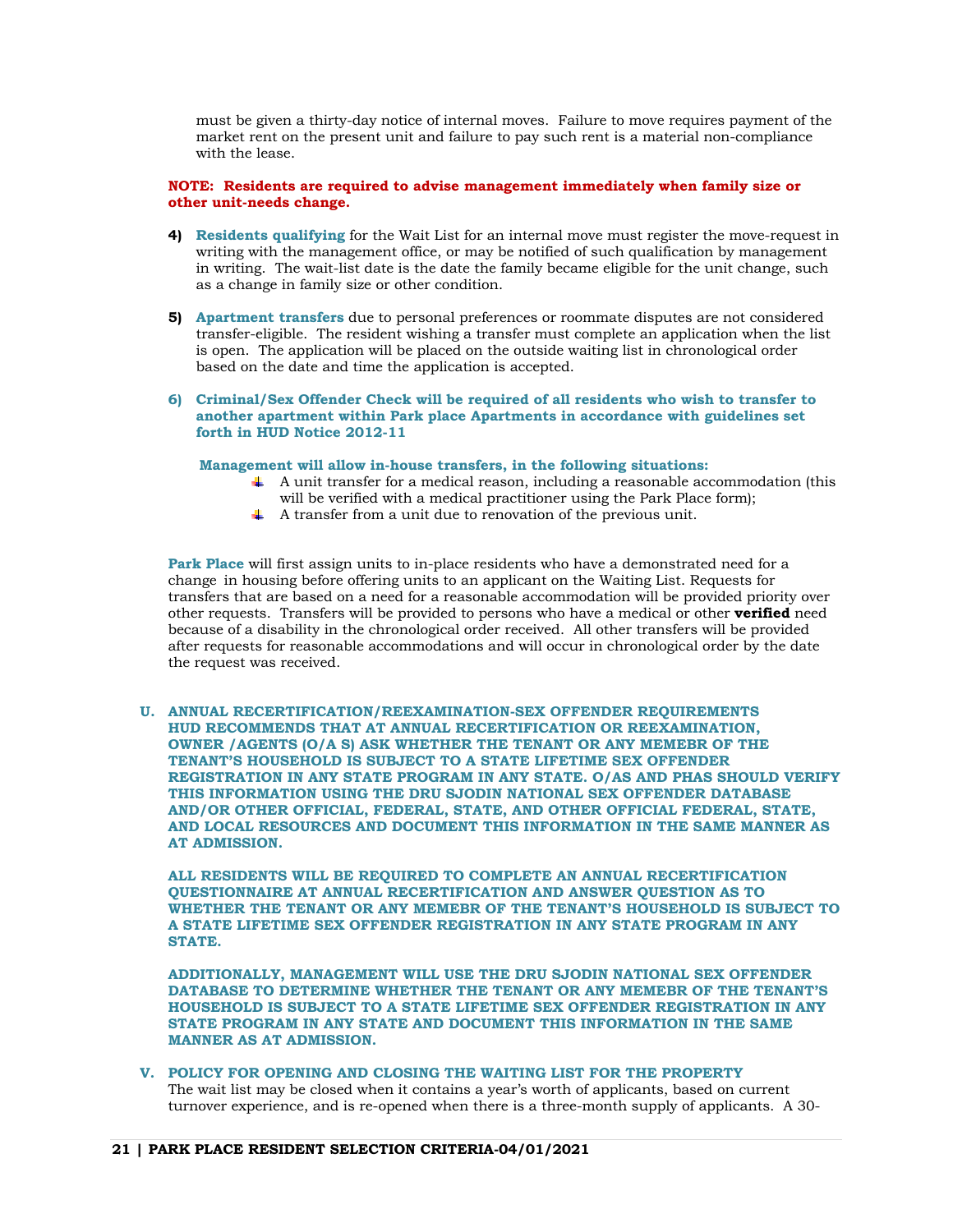day notice will be posted giving the date and time that the waiting list will be opened. Re-opening and closing of the wait list is posted in the office, communicated to referral groups, and publicly advertised in accordance with the **Affirmative Fair Marketing Plan** for the property. Applications are not accepted when the wait list is closed. The Wait List is kept chronologically on a form, which states the date and time of the application, Head of Household name, unit size, income level (i.e. **ELI, VLI, LI),** Need for accessible unit, Comment/Contact, Removed/Rejected Date, Move-in Date, Preference Type. This list is a permanent record. (Note wait list may be closed for only specific unit types i.e. one-bedroom units)

#### **W. GRIEVANCE PROCEDURE**

Applicants have fourteen *[14)* **days** to notify management in writing if they feel that their application was unfairly denied. Management will only reconsider your application if you have any new facts or information that the applicant feels would have an effect on their application. Management will notify the applicant of their final decision within fourteen *[14]* **days** of receiving the applicant's written notice of appeal.

# **X. VIOLENCE AGAINST WOMEN ACT (VAWA PROTECTIONS)**

The **VAWA** protections apply to families applying for or receiving rental assistance payments under the Project Based Section 8 program. The law protects victims of domestic violence, dating violence,stalking, or sexual assault as well as their immediate family members generally, from being evicted or being denied housing assistance if an incident of violence that is reported and confirmed.

The landlord may request in writing that the victim, or a family member on the victim's behalf, certify that the individual is a victim of abuse and that the Certification of Domestic Violence, Dating Violence or Stalking, Form **HUD 91066**, or other documentation as noted on the certification form, be completed and submitted within 14 business days, or agreed upon extension date, to receive protection under the **VAWA**. Failure to provide the certification or other supporting documentation within the specified timeframe may result in eviction or denial of housing assistance.

# VAWA Emergency Transfers

Park Place is concerned about the safety of its tenants, and such concern extends to tenants who are victims of domestic violence, dating violence, sexual assault, or stalking. In accordance with the Violence Against Women Act (VAWA), Park Place allows tenants who are victims of domestic violence, dating violence, sexual assault, or stalking to request an emergency transfer from the tenant's current unit to another unit. The ability to request a transfer is available regardless of sex, gender identity, or sexual orientation. The ability of Park Place to honor such request for tenants currently receiving assistance, however, may depend upon a preliminary determination that the tenant is or has been a victim of domestic violence, dating violence, sexual assault, or stalking, and on whether Park Place has another dwelling unit that is available and is safe to offer the tenant for temporary or more permanent occupancy.

To request an emergency transfer, the tenant shall notify Park Place's management office and submit a written request for a transfer to **Park Place located at 1230 N Street Sacramento, CA 95814**. Park Place will provide reasonable accommodations to this policy for individuals with disabilities. The tenant's written request for an emergency transfer should include either: 1. A statement expressing that the tenant reasonably believes that there is a threat of

imminent harm from further violence if the tenant were to remain in the same dwelling unit assisted under Park Place's program; OR

2. A statement that the tenant was a sexual assault victim and that the sexual assault occurred on the premises during the 90-calendar-day period preceding the tenant's request for an emergency transfer.

# **Y. POLICIES TO COMPLY WITH SECTION 504 OF THE REHABILITATION ACT OF 1973 AND THE FAIR**

Housing Act and other relevant civil rights laws and statutes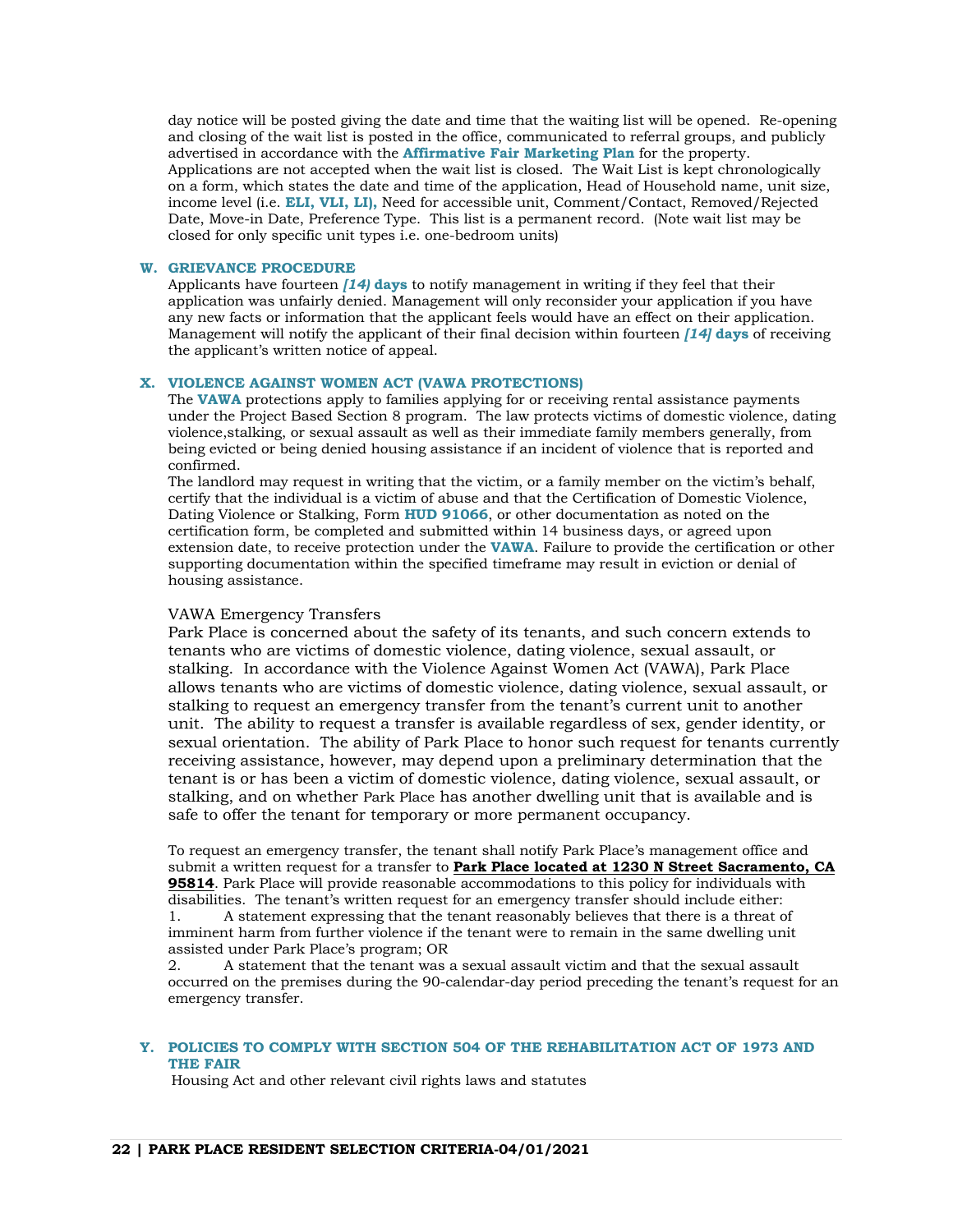**Park Place Apartments** was developed to provide safe, clean and comfortable housing at rental rates appropriate for low-income residents. One of the processes necessary to achieve these goals is to define our selection and occupancy policies for our prospective and current residents. This publication outlines occupancy requirements and procedures.

**Park Place Apartments and Ray Stone Inc.** intends to administer these selection criteria in a fair and consistent manner and in accordance with regulations of the U.S. Department of Housing and Urban Development (HUD).

# **STATEMENT OF NON-DISCRIMINATION**

It is the policy of **Park Place Apartments** to comply fully with **24 CFR, Part 1 Title VI of the Civil Rights Act of 1964 Title VIII and Section 3 of the Civil Rights Act of 1968 (As amended by the Community Development Act of 1994), Executive Order 11063, 24 CFR, Part 8 Section 504 of the Rehabilitation Act of 1973, Americans with Disabilities Act; 24 CFR, part 100 et seq Fair Housing Amendments Act; Subpart M of 24 CFR, Part 108 Affirmative Fair Housing Marketing Plan for the property, 24 CFR Part 146 Age Discrimination Act of 1975** and any legislation protecting the individual rights of residents, applicants or staff members, which may subsequently be enacted.

**Non-Discrimination and Accessibility.** Park Place Apartments provides equal housing opportunity for all eligible persons. There is no actual or implied placement based on race, ethnic origin, religious affiliation, sexual preference or marital status. All units are specially designed for accessibility. Park Place Apartments will provide reasonable additional accommodation for disabled persons including permission to use assistive animals when needed.

**Park Place Apartments** will not discriminate because of race, color, sex, sexual orientation, gender identity, religion, age, disability, marital status, familial status or national origin in the rental of housing or in its use or occupancy. **Park Place Apartments** will not on account of race, color, sex, sexual orientation, gender identity, religion, age, disabled, disability, marital or familial status or national origin:

#### **Park Place will not:**

- 1) Deny to any household the opportunity to apply for housing, nor deny to any eligible applicant the opportunity to rent housing suitable to their needs.
- 2) Provide housing, which is different than that provided for others; subject a person to segregation or different treatment.
- 3) Restrict a person's access to any benefit enjoyed by others in connection with the housing program
- 4) Treat a person differently in determining eligibility or other requirements for admission.
- 5) Deny a person Access to the same level of services.
- 6) Deny a person the opportunity to participate in Planning or Advisory group, which is an integral part of the housing program.
- 7) Publish or cause to be published an advertisement or notice indicating the availability of housing that prefers or excludes persons.
- 8) Discriminate against someone because of that person's relation to or association with another individual; or retaliate against, threaten, or act in any manner to intimidate someone because he or she has exercised rights under the Fair Housing Act.

**Park Place Apartments** will not automatically deny admission to a particular group or category of otherwise eligible applicants. Each applicant in a particular group or category will be treated on an individual basis in the normal processing routine.

**Park Place Apartments** will seek to identify and eliminate situations or procedures, which create a barrier to equal housing opportunity for all. In accordance with **Section 504 of the Rehabilitation**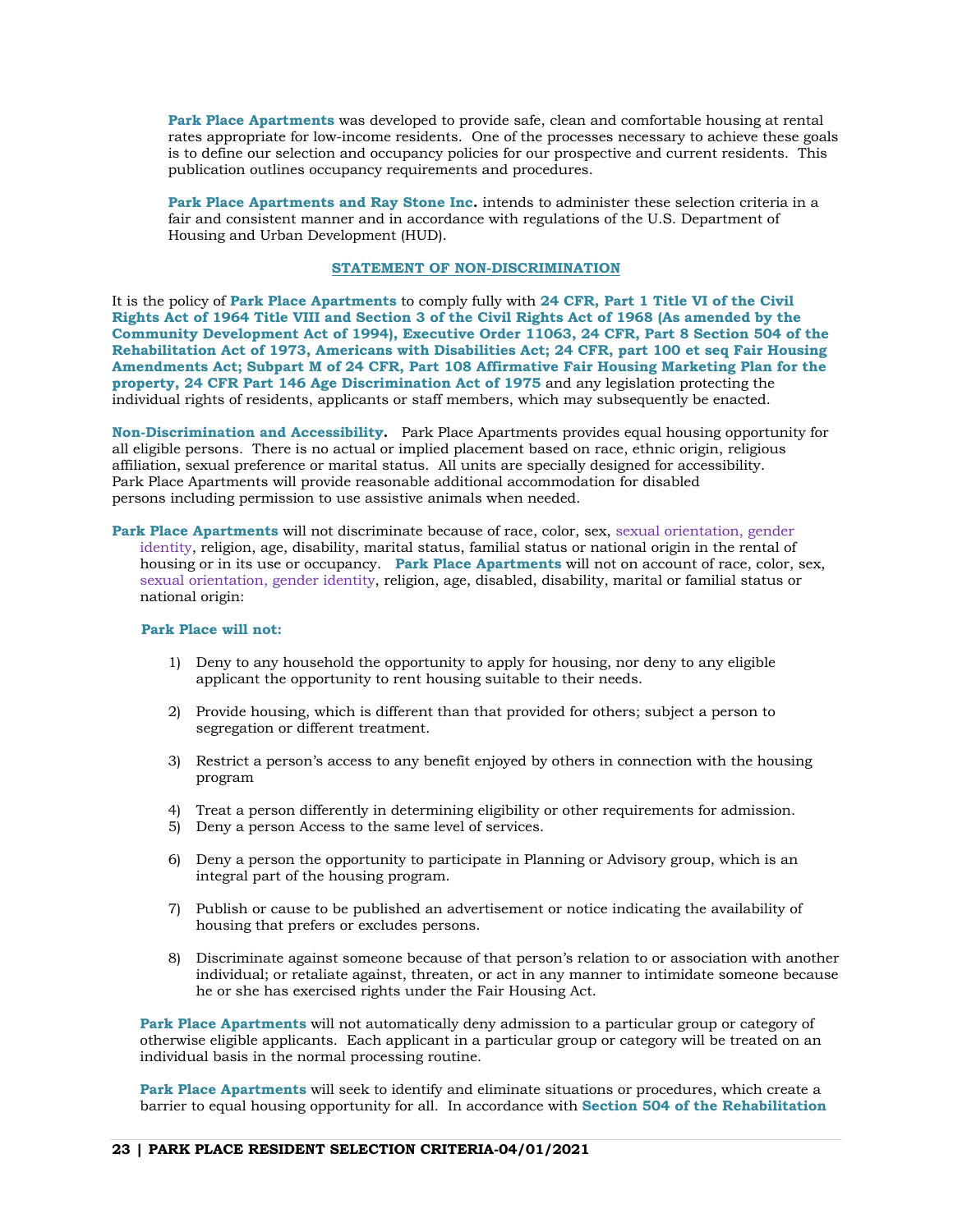**Act of 1973,** Park Place Apartments will provide reasonable accommodation for individuals with disabilities (applicants or residents). Such accommodations may include changes in the method of administering policies, procedures or services.

# **STATEMENT OF PRIVACY POLICY**

It is the policy of Park Place Apartments to guard the privacy of individuals in accordance with the Federal Privacy Act of 1994 and to ensure the protection of individual records.

**Park Place Apartments** management staff will not disclose any personal information contained in Resident records to any person or agency unless the individual about whom the information is requested has given written consent to such disclosure.

This privacy policy in no way limits the management's capacity to collect such information as it may need to determine eligibility, compute rent or determine an applicant's suitability for tenancy.

Consistent with the intent of **Section 504 of the Rehabilitation Act of 1973**, any information obtained on disabled or disability will be treated in the same confidential manner.

# **DEFINITIONS**

# **Disabled Household**

# **(i) Has a disability, as defined in 42 U.S.C. 423;**

- (A) Inability to engage in any substantial gainful activity by reason of any medically determinable physical or mental impairment which can be expected to result in death or which has lasted or can be expected to last for a continuous period of not less than 12 months; or
- (B) In the case of an individual who has attained the age of 55 and is blind, inability by reason of such blindness to engage in substantial gainful activity requiring skills or abilities comparable to those of any gainful activity in which he/she has previously engaged with some regularity and over a substantial period of time. For the purposes of this definition, the term blindness, as defined in section 416(i) (1) of this title, means central vision acuity of 20/200 or less in the better eye with use of a correcting lens. An eye which is accompanied by a limitation in the fields of vision such that the widest diameter of the visual field subtends an angle no greater than 20 degrees shall be considered for the purposes of this paragraph as having a central visual acuity of 20/200 or less.

# **(ii) Is determined, pursuant to HUD regulations, to have a physical, mental, or emotional impairment that:**

- (A) Is expected to be of long-continued and indefinite duration,
- (B) Substantially impedes his or her ability to live independently, and
- (C) Is of such a nature that the ability to live independently could be improved by more suitable housing conditions; or

## **(iii) Has a developmental disability, as defined in Section 102(7) of the Developmental Disabilities Assistance and Bill of Rights Act (42 U.S.C. 6001(8)), i.e., a person with a severe chronic disability that:**

(A) Is attributable to a mental or physical impairment or combination of mental and physical impairments;

(B) Is manifested before the person attains age 22;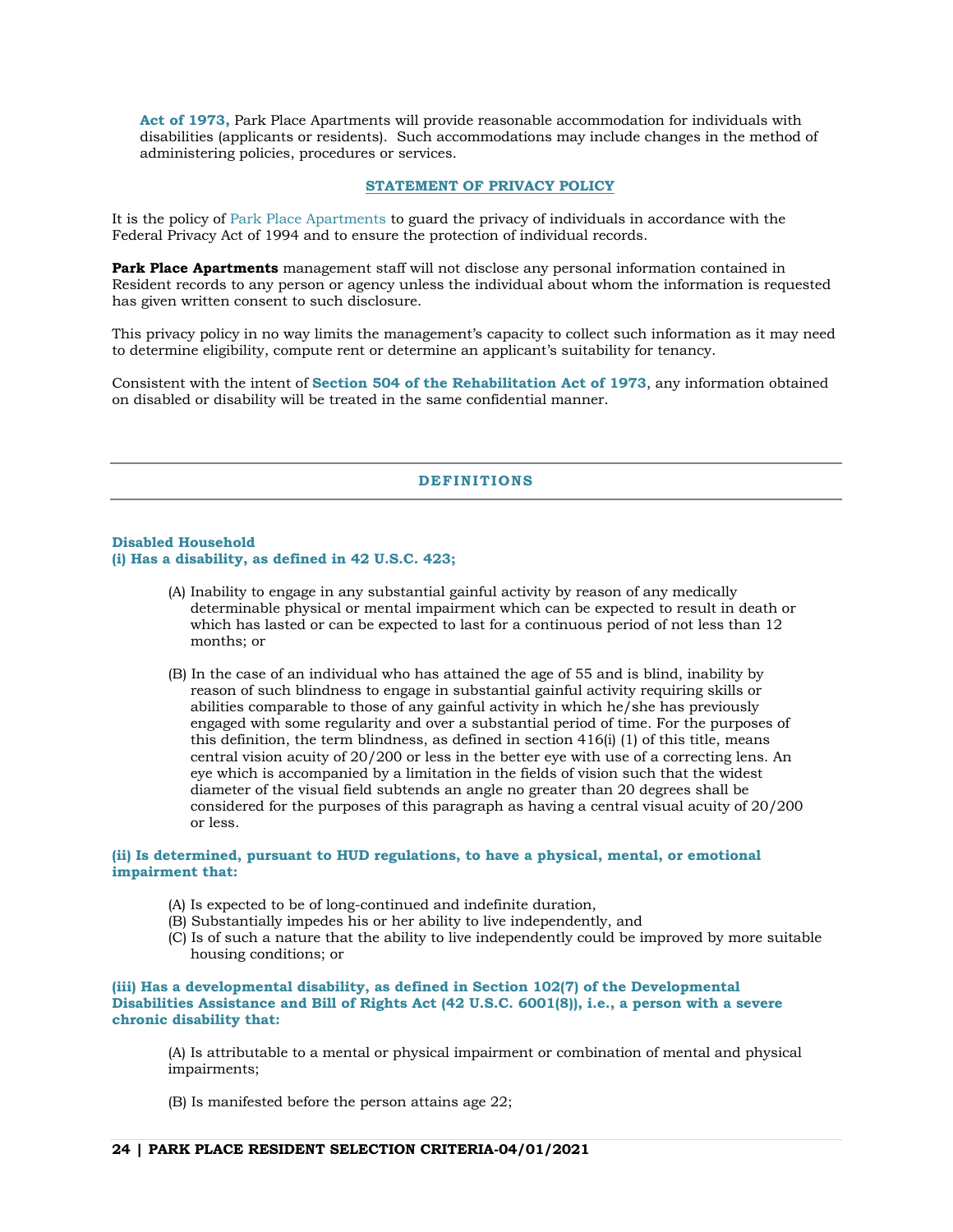- (C) Is likely to continue indefinitely;
- (D) Results in substantial functional limitation in three or more of the following areas of major life activity:
	- a. Self-care,
	- b. Receptive and expressive language,
	- c. Learning,
	- d. Mobility,
	- e. Self-direction,
	- f. Capacity for independent living, and
	- g. Economic self-sufficiency; and
- (E) Reflects the person's need for a combination and sequence of special, interdisciplinary, or generic care, treatment, or other services that are of lifelong or extended duration and are individually planned and coordinated.

# **Extremely Low-Income Family**

A family whose annual income does not exceed 30% of the median income for the area, as determined by HUD, with adjustments for smaller and larger families, except that HUD may establish income ceilings higher or lower than 30% of the median income for the area if HUD finds that such variations are necessary because of unusually high or low family incomes. [24 CFR 5.603]

# **Elderly Family**

Elderly family means a family whose head or spouse or sole member is a person who is at least 62 years of age. It may include two or more persons who are at least 62 years of age living together, or one or more persons who are at least 62 years of age living with one or more live-in aides.

#### **Independent Student**

To be classified as an independent student for Title IV aid, a student must meet one or more of the following criteria:

- 1. Be at least 24 years old by December 31 of the award year for which aid is sought;
- 2. Be an orphan or a ward of the court through the age of 18;
- 3. Be a veteran of the U.S. Armed Forces;
- 4. Have legal dependents other than a spouse (for example, dependent children or an elderly dependent parent);
- 5. Be a graduate or professional student; or
- 6. Be married.

No assistance shall be provided under Section 8 of the United States Housing Act of 1937 (42 U.S.C. 1437f) to any individual who:

- 1. Is enrolled as a student at an institution of higher education (as defined under section 102 of the Higher Education Act of 1965 (20 U.S.C. 1002));
- 2. Is under 24 years of age;
- 3. Is not a veteran;
- 4. Is unmarried;
- 5. Does not have a dependent child;
- 6. Is not otherwise individually eligible, or has parents who, individually or jointly, are not eligible, to receive assistance under Section 8 of the United States Housing Act of 1937 (42 U.S.C. 1437f);
- 7. Is not a person with disabilities, as such term is defined in section 3(b) (3) (E) of the United States Housing Act of 1937 (42 U.S.C. 1437a (b) (3) (E)) and was not receiving assistance under such section 8 as of November 20, 2005.

**\*\*Students with disabilities receiving Section 8 as of November 30, 2005 are exempt from the Independent Student restrictions on receiving Section 8 rental assistance.** 

For purposes of determining the eligibility of a person to receive assistance under **Section 8 of the United States Housing Act of 1937 (42 U.S.C. 1437f),** any financial assistance (in excess of amounts received for tuition) that an individual receives under the **Higher Education Act of 1965 (20 U.S.C.** 

#### **25 | PARK PLACE RESIDENT SELECTION CRITERIA-04/01/2021**